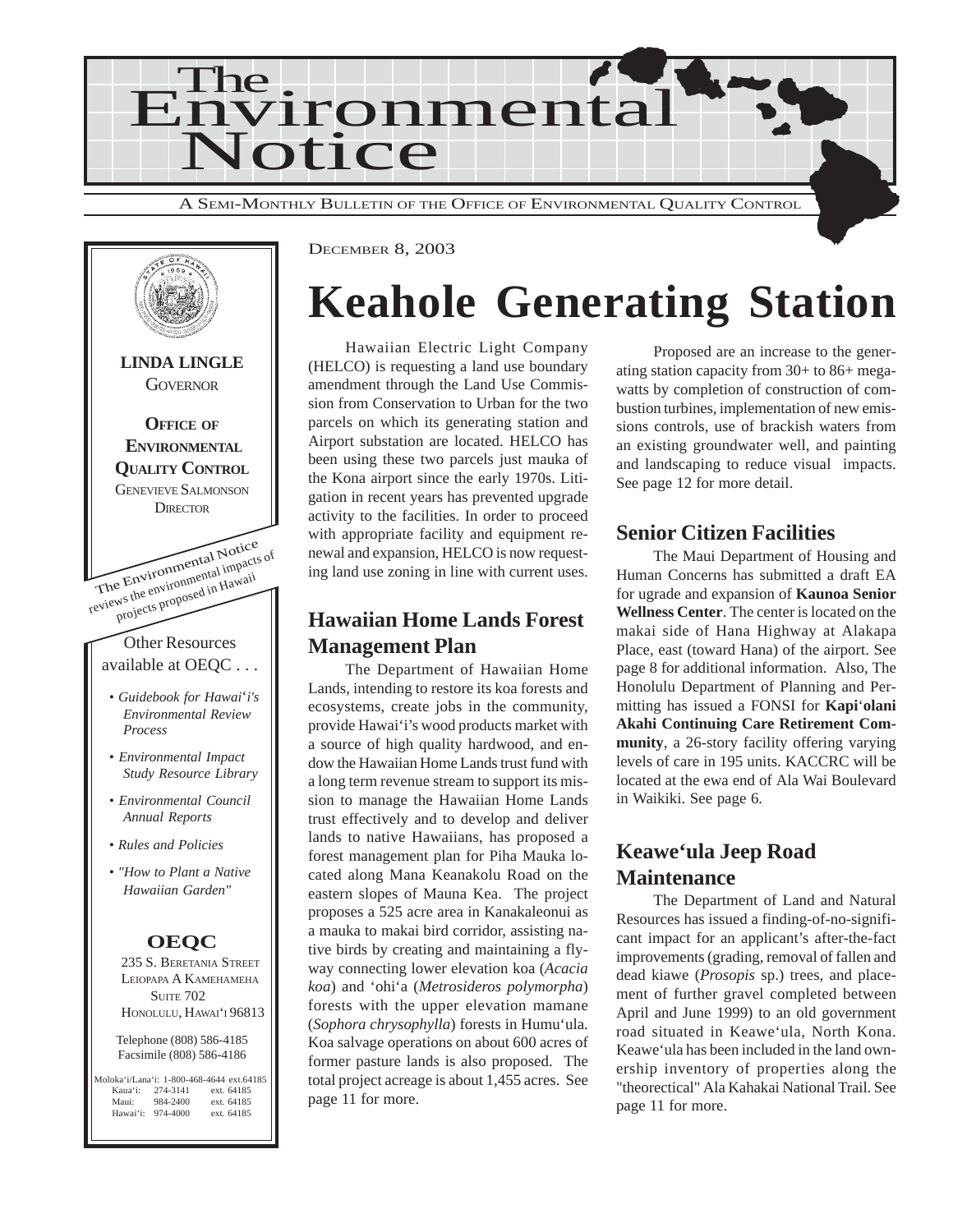

#### **Draft Environmental Assessment**

A project or action that may affect the environment cannot be implemented until an Environmental Assessment (EA) is prepared in accordance with HRS §343. If the lead government agency anticipates that the project will have no significant environmental impact, then a Draft EA is written and public notice is published in this periodic bulletin (see, section 343-3, HRS) known as the *Environmental Notice*. The public has 30 days to comment on the Draft EA from the date of the first notice.

#### **Final Environmental Assessment and FONSI (Negative Declaration)**

If, after the lead agency reviews the public comments, it feels that the project will have no significant effect on the environment, then it will prepare a Final EA and issue a Finding of No Significant Impact (FONSI) formerly called a *Negative Declaration.* The Final EA must respond to all public comments. An Environmental Impact Statement will not be required and the project may now be implemented. The public has 30 days from the first notice of a FONSI in this Bulletin to sue in court to require the preparation of an EIS.

#### **EIS Preparation Notice**

If the lead agency decides that a project may have a significant environmental impact, it must prepare an Environmental Impact Statement (EIS) prior to implementing the project. The first step in preparing an EIS is publishing an EIS Preparation Notice (Prep Notice) in this Bulletin. Agencies, groups or individuals have 30 days from the first publication of an EIS Prep Notice to request to become a consulted party and to make written comments regarding the environmental effects of the proposed action. The draft EIS must respond to these comments.

#### **Draft EIS**

If a project is likely to have a significant environmental impact, the lead agency or private applicant must prepare a Draft En-

vironmental Impact Statement (Draft EIS) prior to project implementation. This document must completely disclose the likely impacts of a project. Secondary and cumulative impacts must be discussed along with measures proposed to mitigate them. The public has 45 days from the first publication date in this Bulletin to comment on a Draft EIS.

#### **Final EIS**

After considering public comments filed during the Draft EIS stage, the agency or applicant must prepare a Final Environmental Impact Statement (Final EIS). The Final EIS must respond to all comments from the draft stage. If deeper analysis was required, it must be included in this document. If the project is from a private applicant, the lead agency is authorized to accept the FEIS. If the project is public, the Governor or Mayor is the accepting authority. Only after the EIS is accepted, may the project be implemented.

#### **EIS Acceptance Notice**

If the accepting authority accepts a Final Environmental Impact Statement, a separate EIS Acceptance Notice will be published in this Bulletin. The public has 60 days from the date of first notice of acceptance to sue in court to challenge the acceptance of an EIS.

#### **NEPA**

National Environmental Policy Act (NEPA) is the law that requires federal projects to prepare an EIS. It is similar to Hawaii's law. Some projects require both a state and federal EIS and the public comment procedure should be coordinated. Although not required by law, the OEQC publishes NEPA notices in this Bulletin to help keep the public informed of important actions.

#### **Special Management Area Permits**

The Special Management Area (SMA) is along the coastlines of all our islands. Most development in this area requires a Special Management Permit (SMP) under Chapter 205A, HRS and county ordinance. The Counties regulate development of this area. This Bulletin posts notice of these SMP applications to encourage public input.

#### **Shoreline Certifications**

State law requires that Hawaii shorelines be surveyed and certified when necessary to clearly establish the regulatory building setback (usually 40 feet inland from the shoreline). The public may participate in the process to help assure accurate regulatory boundaries. Private land owners often petition to have their shoreline certified prior to construction. This Bulletin publishes notice of both shoreline certification applications and of final certifications or rejections.

#### **Environmental Council**

The Environmental Council is a fifteen-member citizen board appointed by the Governor to advise the State on environmental concerns. The council makes the rules that govern the Environmental Impact Statement process. The agendas of their regular meetings are published in this Bulletin and the public is invited to attend.

#### **Exemption Lists**

Government agencies must keep a list describing the minor activities they regularly perform that are declared exempt from the environmental review process. These lists are reviewed and approved by the Environmental Council. This Bulletin will publish an agency's draft exemption list for public comment prior to Council decision making.

#### **Conservation District Permits**

Use of land in the State Conservation District requires a Conservation District Use Application (CDUA). These applications are reviewed and approved by the Board of Land and Natural Resources (BLNR). Members of the public may intervene in the permit process. Notice of these permit applications is published in this Bulletin.

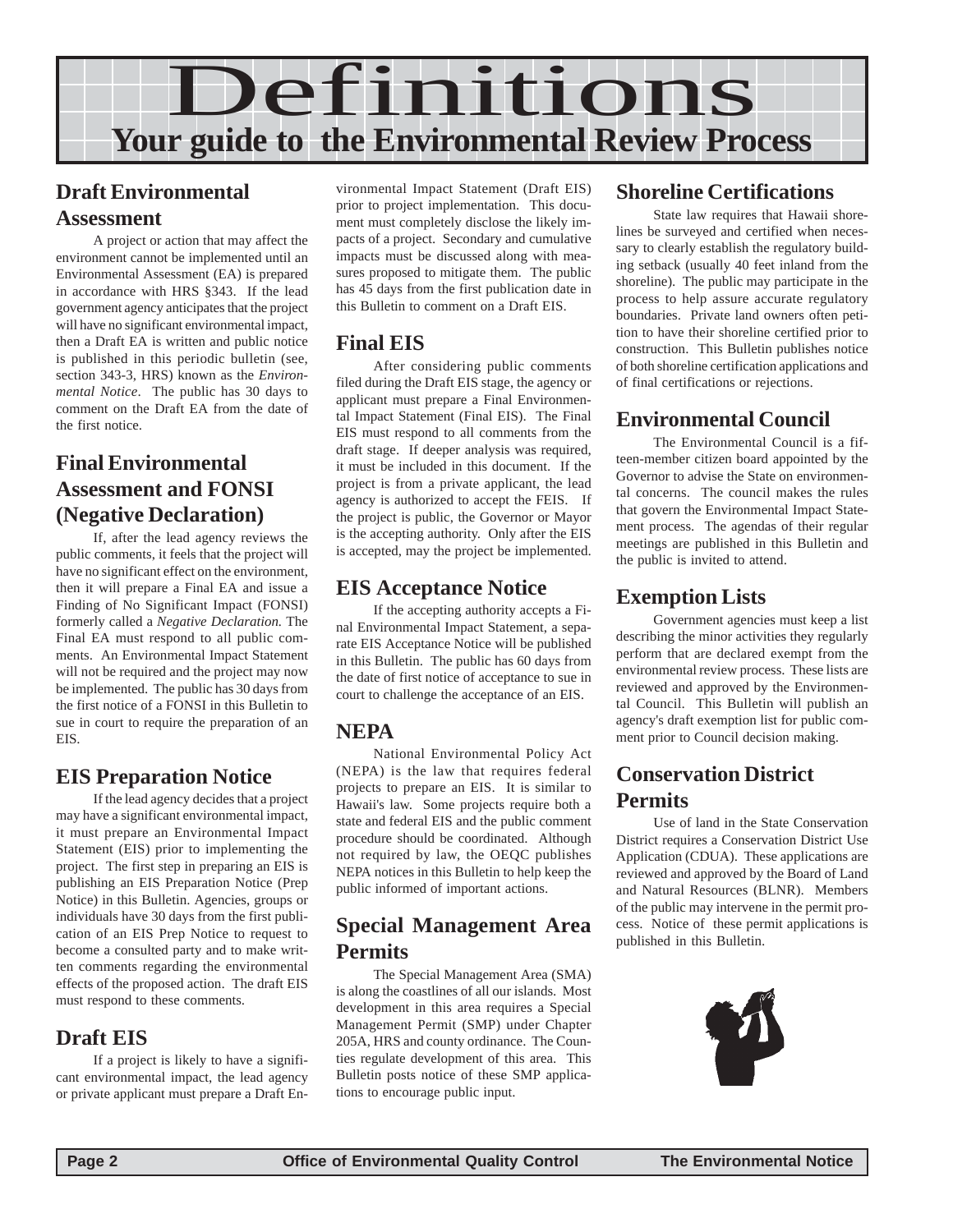# Table of Contents

DECEMBER 8, 2003

#### **O'ahu Notices**

#### **Draft Environmental Assessments**

| (3) Pohakupuna Sewer Reconstruction and 'Ewa Beach Wastewater  |  |
|----------------------------------------------------------------|--|
|                                                                |  |
| <b>Final Environmental Assessments/Findings of No Signifi-</b> |  |
| cant Impacts (FONSI)                                           |  |
|                                                                |  |

| (5) Kapi'olani Akahi Continuing Care Retirement Community  6 |  |
|--------------------------------------------------------------|--|
|                                                              |  |

#### **Previously Published Projects**

#### **Maui Notices**

#### **Draft Environmental Assessments**

|--|--|

#### **Final Environmental Assessments/Findings of No Significant Impacts (FONSI)** [\(2\) 'Iao Tank Exploratory Well ............................................................. 8](#page-7-0)

#### **Hawai'i Notices**

| <b>Draft Environmental Assessments</b>                                          |  |
|---------------------------------------------------------------------------------|--|
| Final Environmental Assessments/Findings of No Signifi-<br>cant Impacts (FONSI) |  |
| <b>Environmental Impact Statement Preparation Notices</b><br>(EISPN)            |  |
| <b>Previously Published Projects</b>                                            |  |

#### **Departmental Notices**

| City & County of Honolulu Proposes to Seek EPA Brownfields Funding |  |
|--------------------------------------------------------------------|--|
| for Inventory and Environmental Assessment of Potentially          |  |
|                                                                    |  |
|                                                                    |  |
|                                                                    |  |
|                                                                    |  |
| DOH Notice of Voluntary Cleanup of Contaminated Sites - Kahuku     |  |
|                                                                    |  |
|                                                                    |  |
|                                                                    |  |

#### **Federal Notices**

| Supplemental Notice of Intent to Prepare an EIS for Pelagic Fisheries |
|-----------------------------------------------------------------------|
|                                                                       |
|                                                                       |

*We provide access to our activities without regard to race, color, national origin (including language), age, sex, religion, or disability. Write or call OEQC or our departmental Affirmative Action Officer at Box 3378, Honolulu, HI 96801-3378 or at (808) 586-4616 (voice/tty) within 180 days of a problem. OEQC intends to make the information in this bulletin accessible to everyone. Individuals that require this material in a different format (such as large type or braille), should contact our office for assistance.*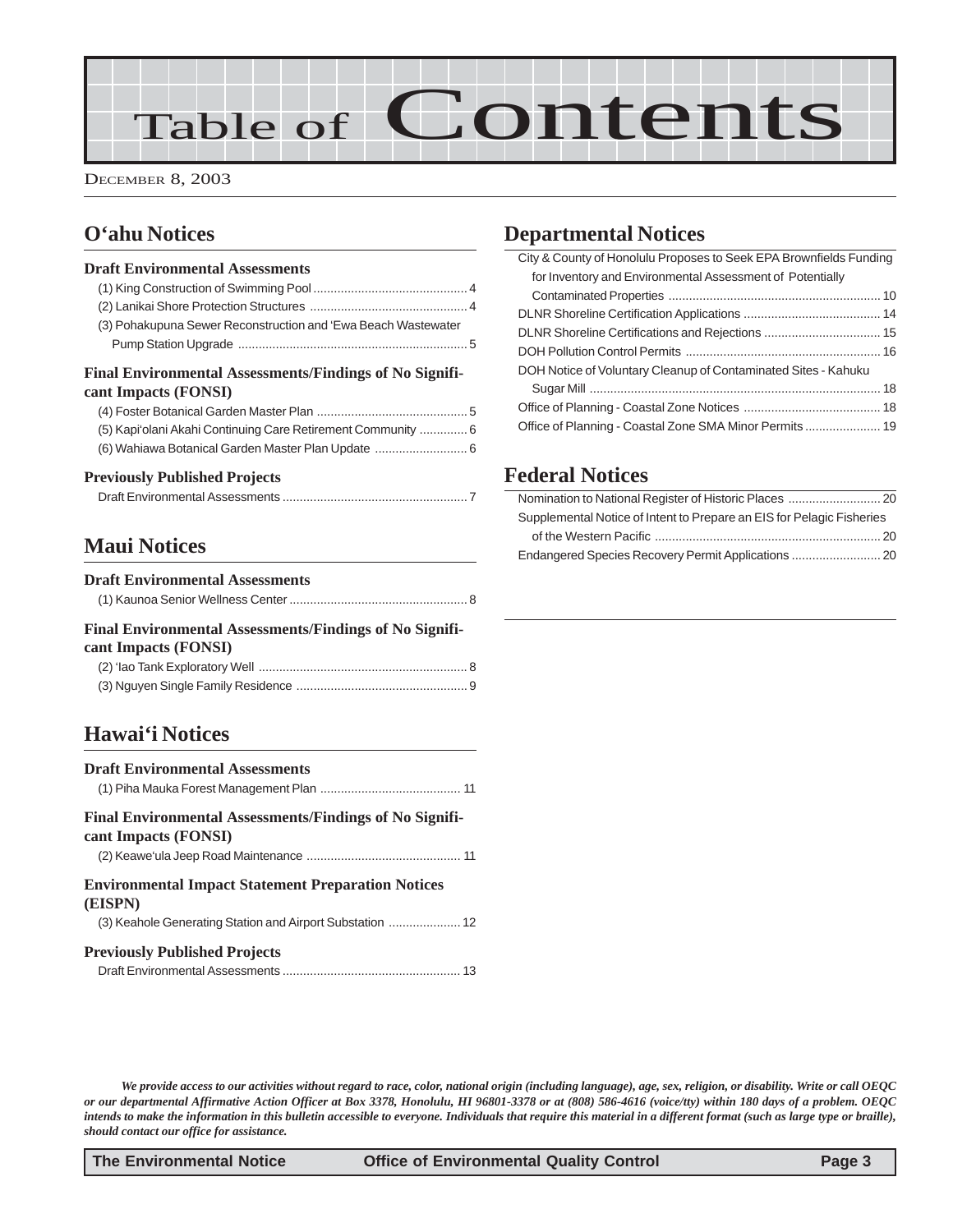# <span id="page-3-0"></span>**O'ahu Notices**

DECEMBER 8, 2003

### **Draft Environmental Assessments**

### 1 **(1) King Construction of Swimming Pool**

| District:             | Ko'olaupoko                                 |  |  |
|-----------------------|---------------------------------------------|--|--|
| TMK:                  | $4 - 3 - 8:37$                              |  |  |
| Applicant:            | Laura King (261-8991 x 235)                 |  |  |
|                       | 734 Mokulua Drive                           |  |  |
|                       | Kailua, Hawai'i 96734                       |  |  |
|                       | <b>Approving Agency/Accepting</b>           |  |  |
| <b>Authority:</b>     | City and County of Honolulu                 |  |  |
|                       | Department of Planning and Permitting       |  |  |
|                       | 650 South King Street                       |  |  |
|                       | Honolulu, Hawai'i 96813                     |  |  |
|                       | Contact: Steve Tagawa (523-4817)            |  |  |
| <b>Public Comment</b> |                                             |  |  |
| <b>Deadline:</b>      | January 7, 2004                             |  |  |
| Status:               | DEA First Notice pending public comment.    |  |  |
|                       | Address comments to the applicant with      |  |  |
|                       | copies to the approving agency or accepting |  |  |
|                       | authority and OEQC.                         |  |  |
|                       |                                             |  |  |

**Permits Required**: SSV, Building

The applicant proposes to construct a new 482-square foot (32' x 17'), below-grade, concrete (gunite) swimming pool within the shoreline setback area. The site is a 5,042-square foot lot that is zoned R-10 Residential District. The lot contains an existing single family dwelling and a concrete rubble masonry (CRM) seawall which defines the shoreline of the site. Swimming pools are prohibited structures within the shoreline setback area pursuant to Chapter 23, Revised Ordinances of Honolulu (ROH). The site qualifies for an adjusted shoreline setback line (less than 40 feet), pursuant to Section 23-1.4, ROH. However, a majority of the proposed swimming pool would remain located within the shoreline setback area.



| District:  | Ko'olaupoko                      |
|------------|----------------------------------|
| TMK:       | 4-3-05:88 and 59                 |
| Applicant: | Elia Long for James Pietsch      |
|            | c/o First American Title Company |
|            | 333 Oueen Street, Suite 700      |

**5 2 3 1 4 6**

> Honolulu, Hawai'i 96813 Contact: Elia Long (536-3866)

| <b>Approving Agency/Accepting</b> |                                             |  |  |
|-----------------------------------|---------------------------------------------|--|--|
| <b>Authority:</b>                 | City and County of Honolulu                 |  |  |
|                                   | Department of Planning and Permitting       |  |  |
|                                   | 650 South King Street, 7th Floor            |  |  |
|                                   | Honolulu, Hawai'i 96813                     |  |  |
|                                   | Contact: Ardis Shaw-Kim (527-5349)          |  |  |
| <b>Consultant:</b>                | PlanPacific Inc.                            |  |  |
|                                   | 345 Oueen Street, No. 802                   |  |  |
|                                   | Honolulu, Hawai'i 96813                     |  |  |
|                                   | Contact: Robin Foster (521-9418)            |  |  |
| <b>Public Comment</b>             |                                             |  |  |
| <b>Deadline:</b>                  | January 7, 2004                             |  |  |
| Status:                           | DEA First Notice pending public comment.    |  |  |
|                                   | Address comments to the applicant with      |  |  |
|                                   | copies to the approving agency or accepting |  |  |
|                                   | authority, the consultant and OEQC.         |  |  |
| <b>Permits</b>                    |                                             |  |  |
| Required:                         | SSV. SMA                                    |  |  |

The project site is located on two contiguous shoreline parcels located at 1256 and 1264 Mokulua Drive in Lanikai on O'ahu's windward coast. The seawall will be of concrete-rubble masonry (CRM) construction. It will be constructed landward of the certified shoreline along the 150-foot frontage of the two parcels, entirely within the 40-foot shoreline setback. The proposed structure is a gravity wall design, with a foundation set five feet below mean sea level (MSL). It will be approximately 9.5 feet wide at the base, tapering to two feet wide at the top. The top of the wall will be at or slightly above the grade of the rear yards which varies from +7 to +8 feet above MSL. A safety railing will be placed on top of the seawall.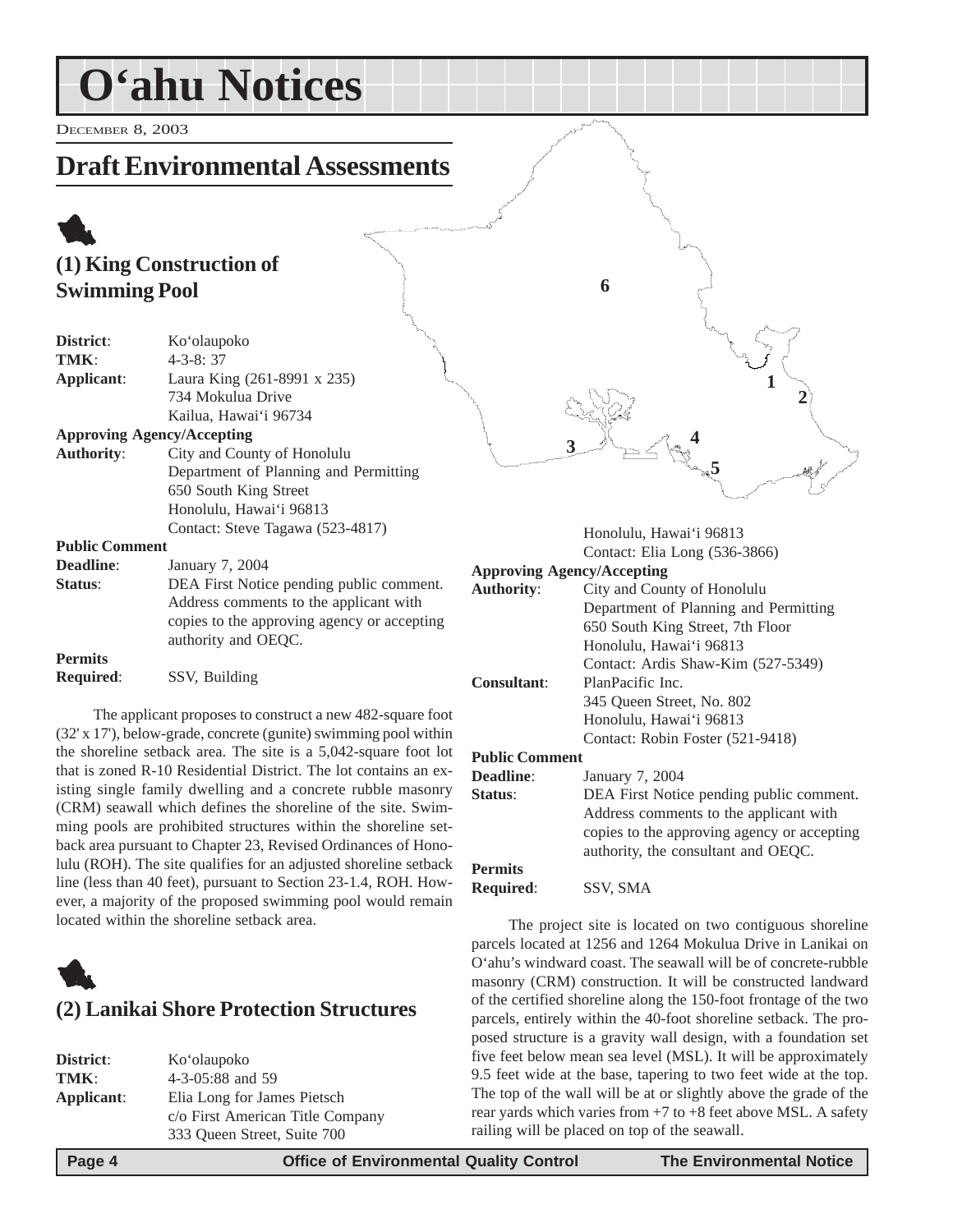<span id="page-4-0"></span>

The area behind the wall will be excavated and back filled with granular fill wrapped in geotextile filter fabric. The back fill and proposed weep holes will allow the relief of water pressure created by storm water runoff or when wave over top the seawall during storm events. A seven-foot-wide stairway will be located in the middle of the wall, half on each side of the lots' common boundary. No portion of the stairs will extend seaward of the certified shoreline. Following construction, the existing seabags currently located seaward of the proposed seawall will be removed. The heavy equipments used to construct the wall will operate entirely landward of the wall being constructed.



### **(3) Pohakupuna Sewer Reconstruction and 'Ewa Beach Wastewater Pump Station Upgrade**

| District:             | 'Ewa                                        |
|-----------------------|---------------------------------------------|
| TMK:                  | 9-1-09: 11, 27, 28, 29, 30, 36              |
| Applicant:            | Haseko ('Ewa), Inc.                         |
|                       | 820 Mililani Street, Suite 820              |
|                       | Honolulu, Hawai'i 96813                     |
|                       | Contact: Tim Tucker (689-7982)              |
|                       | <b>Approving Agency/Accepting</b>           |
| <b>Authority:</b>     | City and County of Honolulu                 |
|                       | Department of Design and Construction       |
|                       | 650 S. King Street                          |
|                       | Honolulu, Hawai'i 96813                     |
|                       | Contact: Carl Arakaki (523-4671)            |
| <b>Consultant:</b>    | Environet, Inc.                             |
|                       | 2850 Pa'a Street                            |
|                       | Honolulu, Hawai'i 96819                     |
|                       | Contact: Roger Aoki (833-2225)              |
| <b>Public Comment</b> |                                             |
| Deadline:             | January 7, 2004                             |
| Status:               | DEA First Notice pending public comment.    |
|                       | Address comments to the applicant with      |
|                       | copies to the approving agency or accepting |
|                       | authority, the consultant and OEQC.         |
| <b>Permits</b>        |                                             |
| <b>Required:</b>      | <b>NPDES</b>                                |
|                       |                                             |

The 'Ewa Beach community sewer system, known as the 'Ewa Interceptor Sewers, has experienced substantial deterioration over 20 years. Sanitary sewer overflows are becoming frequent issues due to structural corrosion. This sewer line is located on Pohakupuna Road and is divided into 'Ewa Interceptor (East) and 'Ewa Interceptor (West). Haseko ('Ewa), Inc. is in the process of planning an advanced sewer system toserve

DECEMBER 8, 2003

the Ocean Pointe development area near by, and has proposed to help reconstruct and expand the service area of 'Ewa Interceptor (West) to provide increased capacity to serve current and future growth in both the 'Ewa Beach community as well as the Ocean Pointe developments. This would offer a cost-effective, long-term design solution and substantially off-load the City and County's fiscal resources. After evaluation of various alternatives to correct the existing problem as well as possible expansion of the sewer system to provide increased capacity for projected flows in 2005, the Reconstruct Pohakupuna Road Sewer Line and Upgrade 'Ewa Beach Wastewater Pump Station Project was created. The project would upgrade the 'Ewa Beach Wastewater Pump Station (WWPS) and the 'Ewa Beach Interceptor (West) by reconstructing and expanding the existing sewer system serving the 'Ewa Beach community and the Ocean Pointe developments. The project will replace a deteriorating 24-inch sewer line with a new 36-inch sewer line and increase the size and capacity of the 'Ewa Beach Wastewater Pump Station from its existing 9 MGD capacity to 18 MGD. Reconstruction will consist of improvements to the existing 'Ewa Beach Wastewater Pump Station facility along with replacement of 3,400 linear feet of sewer line along the 'Ewa Beach Interceptor (West) and replacement of fifteen sewer manholes. The new sewer line will be installed using microtunneling methods. Relocation of 280-feet of existing waterline along Papipi Road will be required as part of the proposed project. Project costs are estimated to be \$9.0 million, with \$5.0 million for microtunneling and \$4.6 million for upgrades to the existing 'Ewa Beach WWPS. Short-term project impacts expected are noise and dust pollution resulting from construction and installation activities with sewer line replacement occurring within the City and County's rights-of-way. No adverse long-term impacts are anticipated. The project is expected to result in the long-term benefit of providing necessary wastewater collection and transport infrastructure improvements to meet the needs of a growing 'Ewa Beach community.

### **Final Environmental Assessments/Findings of No Significant Impacts (FONSI)**



#### **(4) Foster Botanical Garden Master Plan**

| District:  | Honolulu                            |  |  |  |
|------------|-------------------------------------|--|--|--|
| TMK:       | $1-7-07:1$ and 2; $1-7-08:1$ and 2  |  |  |  |
| Applicant: | City & County of Honolulu           |  |  |  |
|            | Department of Design & Construction |  |  |  |
|            | 650 South King Street, 9th Floor    |  |  |  |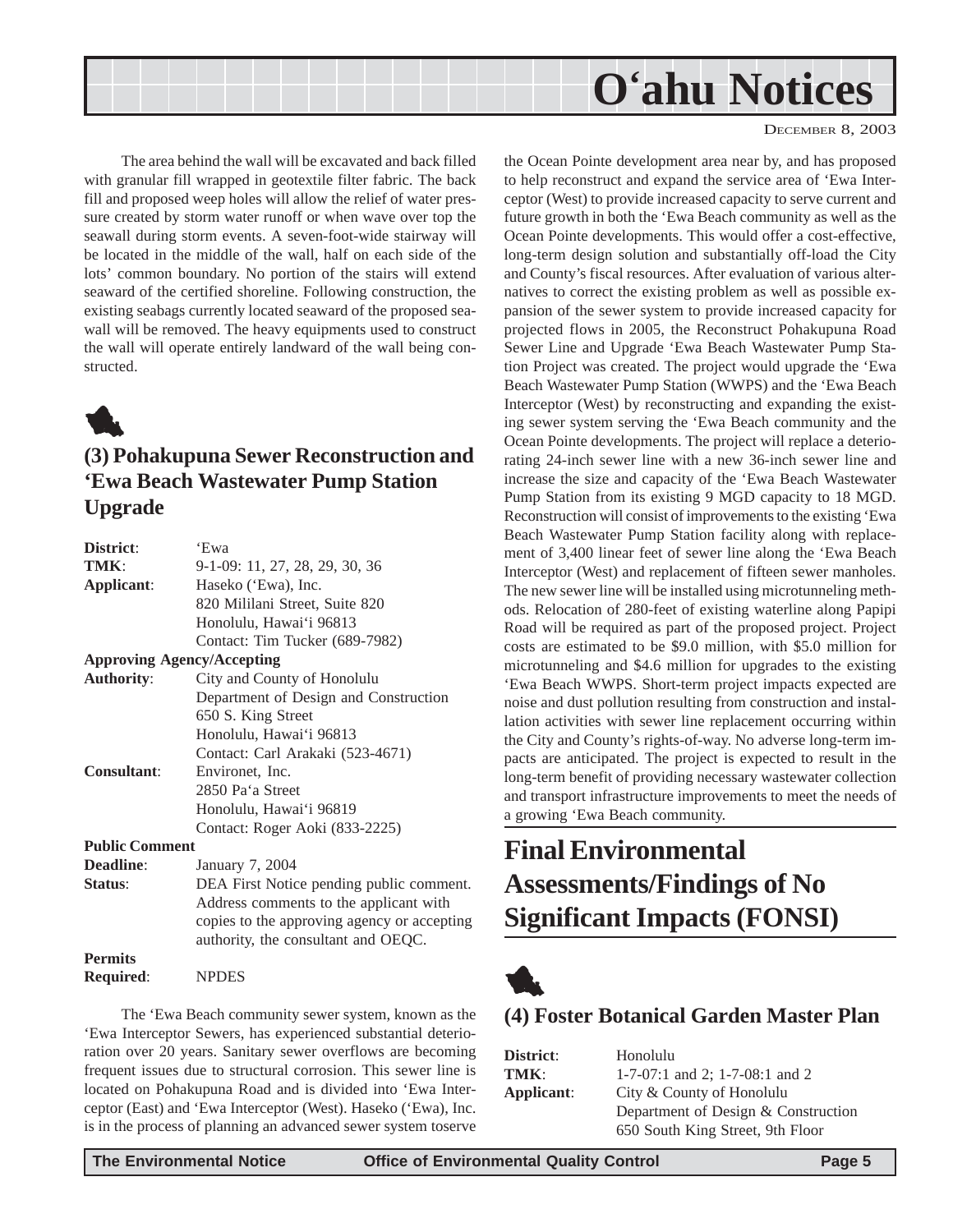# <span id="page-5-0"></span>**O'ahu Notices**

DECEMBER 8, 2003

|                                   | Honolulu, Hawai'i 96813                     |  |  |  |  |
|-----------------------------------|---------------------------------------------|--|--|--|--|
|                                   | Contact: Terry Hildebrand (523-4696)        |  |  |  |  |
| <b>Approving Agency/Accepting</b> |                                             |  |  |  |  |
| <b>Authority:</b>                 | Same as above.                              |  |  |  |  |
| <b>Consultant:</b>                | PBR Hawai'i                                 |  |  |  |  |
|                                   | 1001 Bishop Street                          |  |  |  |  |
|                                   | ASB Tower, Suite 650                        |  |  |  |  |
|                                   | Honolulu, Hawai'i, 96813                    |  |  |  |  |
|                                   | Contact: Kimi Mikami Yuen (521-5631)        |  |  |  |  |
| Status:                           | FEA/FONSI issued, project may proceed.      |  |  |  |  |
| <b>Permits</b>                    | Building, Grading, Construction,            |  |  |  |  |
| <b>Required:</b>                  | Dewatering; Street Usage; Special District; |  |  |  |  |
|                                   | <b>ROW: NPDES</b>                           |  |  |  |  |

A new Master Plan was developed for Foster Botanical Gardenwith input from the City and County's Department of Parks and Recreation (DPR), Honolulu Botanical Garden (HBG) staff, and the community. Key aspects of the plan include a new Visitor Center and the Lyon Orchid Conservatory, named in honor of the Garden's first director, Dr. Harold Lyon. The 27 Exceptional Trees located at Foster Botanical Garden, as well as over 30 significant trees and plants identified by the Garden's staff have been protected in the plan. Other elements of the plan involve relocating the main entrance further east on Vineyard Boulevard to the intersection of Maunakea Street, the sizing and siting of proposed visitor and maintenance facilities, garden pathway improvements, an interpretive plan and displays, visitor parking, and landscaped street frontage along Vineyard Blvd. The proposed improvements are situated on previously disturbed and underutilized areas of the property, minimizing impacts to significant and historic garden areas. Any noise or dust impacts occurring during construction will be temporary and will be mitigated as required by State law. DPR and HBG staff, including arborists, horticulturalists, and other botanical experts, will be involved in the design development of detailed plans to ensure significant trees are preserved, protected, or relocated as appropriate.



### **(5) Kapi'olani Akahi Continuing Care Retirement Community**

**District**: Honolulu **TMK**: 2-6-11: 2 and 4 **Applicant**: Honolulu Neighborhood Housing Services, Inc. 810 North Vineyard Boulevard, Room 4 Honolulu, Hawai'i 96817 Contact: Donald Graham (524-5151)

#### **Approving Agency/Accepting**

| <b>Authority:</b>  | City and County of Honolulu                |  |
|--------------------|--------------------------------------------|--|
|                    | Department of Planning and Permitting      |  |
|                    | 650 South King Street                      |  |
|                    | Honolulu, Hawai'i 96813                    |  |
|                    | Contact: Pamela Davis (523-4807)           |  |
| <b>Consultant:</b> | Gerald Park Urban Planner (596-7484)       |  |
|                    | 1221 Kapi'olani Blvd., Suite 211           |  |
|                    | Honolulu, Hawai'i 96814                    |  |
| Status:            | FEA/FONSI issued, project may proceed.     |  |
| <b>Permits</b>     | CUP-Major, Waikiki Special District Permit |  |
| <b>Required:</b>   | (major)                                    |  |
|                    |                                            |  |

The applicant proposes to construct a congregate group living facility for the elderly on about 3 acres of vacant land in Waikiki, stretching from Ala Wai Boulevard to Hobron Lane (mid-block between Ala Moana Boulevard and Lipeepee Lane). The facility will be housed in a 26-story, 294-foot high tower, and will include a 33-bed skilled nursing facility, a 26-bed Alzheimer unit, a 14-bed assisted living unit, and 122 independent living units. Amenities include congregate dining rooms, an indoor pool, a fitness center, 2 beauty shops, a library, reading room, recreation area, and party room.



#### **(6) Wahiawa Botanical Garden Master Plan Update**

| District:                         | Wahiawa                                  |  |  |  |
|-----------------------------------|------------------------------------------|--|--|--|
| TMK:                              | $7-4-017:001$                            |  |  |  |
| Applicant:                        | City and County of Honolulu              |  |  |  |
|                                   | Department of Design and Construction    |  |  |  |
|                                   | 650 South King Street                    |  |  |  |
|                                   | Honolulu, Hawai'i 96813                  |  |  |  |
|                                   | Contact: Harold Mau (527-6330)           |  |  |  |
| <b>Approving Agency/Accepting</b> |                                          |  |  |  |
| <b>Authority:</b>                 | Same as above.                           |  |  |  |
| <b>Consultant:</b>                | Gerald Park Urban Planner (596-7484)     |  |  |  |
|                                   | 1221 Kapi'olani Boulevard, Suite 211     |  |  |  |
|                                   | Honolulu, Hawai'i 96814                  |  |  |  |
| Status:                           | FEA/FONSI issued, project may proceed.   |  |  |  |
| <b>Permits</b>                    | Grubbing, Grading, Stockpiling;          |  |  |  |
| <b>Required:</b>                  | Building; Sewer Connection; Street Usage |  |  |  |

The Department of Parks and Recreation, City and County of Honolulu, proposes to implement the improvements recommended in the Wahiawa Botanical Garden Master Plan ("1991 Master Plan") and the Wahiawa Botanical Garden Master Plan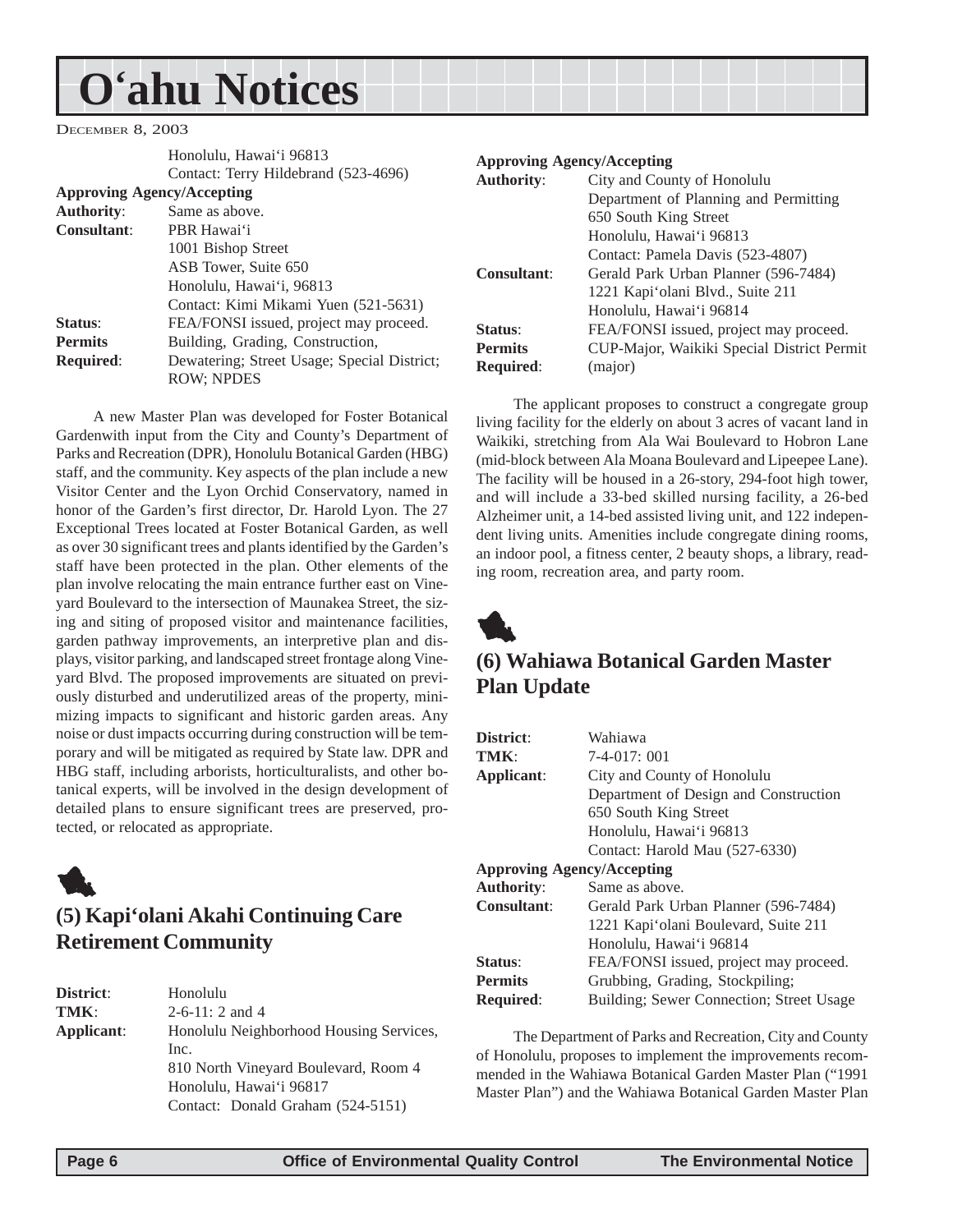<span id="page-6-0"></span>

DECEMBER 8, 2003

Update ("Master Plan Update"). The 1991 Master Plan was adopted by the Department of Parks and Recreation as the longrange strategy for the development of the Wahiawa Botanical Garden located at Wahiawa, O'ahu, Hawai'i.

The 1991 Wahiawa Botanical Garden Master Plan and this Master Plan Update seek to protect and preserve the garden's natural and cultural resources and to expand the educational, interpretive, and recreational opportunities for the general public. Improvements to and management of the resources at Wahiawa Botanical Garden are guided by the management goals of the Honolulu Botanical Garden ("HBG"). These goals are supported by objectives in the functional areas of science, horticulture, education, and recreation.

A single-level Entry Pavilion of approximately 1,200 square feet is proposed from the garden entry off California Avenue. The existing Visitor Center structure will be retained and reused as a multifunction facility to be used as needed by staff, volunteers, and visitors.

Existing plant collections will be expanded and new plant collections introduced to create theme gardens. While unique individual specimens will be displayed, future gardens will be developed in terms of forests and groves representing geographical environments. The theme gardens will be organized along the length of the gulch.

The existing pedestrian system of walks and trails will be expanded and improved. Garden trails will be designed to comply with proposed ADA guidelines for Outdoor Developed Areas given the steep terrain and sensitive flora. A cleared and stabilized main trail linking all points of the garden will be provided along the bottom of the gulch. Secondary trails will branch from the main trail into the theme and special garden areas. The Master Plan Update also recommends constructing trails that would connect the western end of the botanical garden with neighboring public facilities such as the Wahiawa Recreation Center, Lake Wilson, and Wahiawa Freshwater Park.

The existing parking area on Glen Avenue will be expanded, repaved to comply with ADA requirements, and landscaped. Entry features such as gateways, landscaping, and signage at the parking lots will identify the botanical garden and direct visitors towards the main entry on California Avenue.

The cost of the proposed improvements is estimated at \$5.2 million. A three-phase construction schedule is proposed. Improvements will be constructed as funding is made available.

### **Previously Published Projects**

#### **Draft Environmental Assessments**

#### 1 **800 Nu'uanu Condominiums**

| Applicant:                        | Intracorp, LLC.                                     |  |  |  |  |
|-----------------------------------|-----------------------------------------------------|--|--|--|--|
|                                   | 600 B Street, Suite 1500                            |  |  |  |  |
|                                   | San Diego, California 92101                         |  |  |  |  |
|                                   | Contact: Michael Brekka (619-544-6965)              |  |  |  |  |
| <b>Approving Agency/Accepting</b> |                                                     |  |  |  |  |
| <b>Authority:</b>                 | City and County of Honolulu                         |  |  |  |  |
|                                   | Department of Planning and Permitting               |  |  |  |  |
|                                   | 650 South King Street, 7th Floor                    |  |  |  |  |
|                                   | Honolulu, Hawai'i 96813                             |  |  |  |  |
|                                   | Contact: Anthony Ching (527-5833)                   |  |  |  |  |
| <b>Public Comment</b>             |                                                     |  |  |  |  |
| <b>Deadline:</b>                  | December 23, 2003                                   |  |  |  |  |
|                                   |                                                     |  |  |  |  |
|                                   | <b>We Van Horn Reconstruction of Retaining Wall</b> |  |  |  |  |
| Applicant:                        | Richard and Noreen Van Horn                         |  |  |  |  |
|                                   | 46-035 Lilipuna Road                                |  |  |  |  |
|                                   | Kane'ohe, Hawai'i 96744                             |  |  |  |  |
|                                   | Contact: Richard Van Horn (521-5361)                |  |  |  |  |
| <b>Approving Agency/Accepting</b> |                                                     |  |  |  |  |
|                                   |                                                     |  |  |  |  |

**Authority**: City and County of Honolulu Department of Planning and Permitting 650 S. King Street, 7th Floor Honolulu, Hawai'i 96813 Contact: Ann Matsumura (523-4077) **Public Comment**

**Deadline**: December 23, 2003

1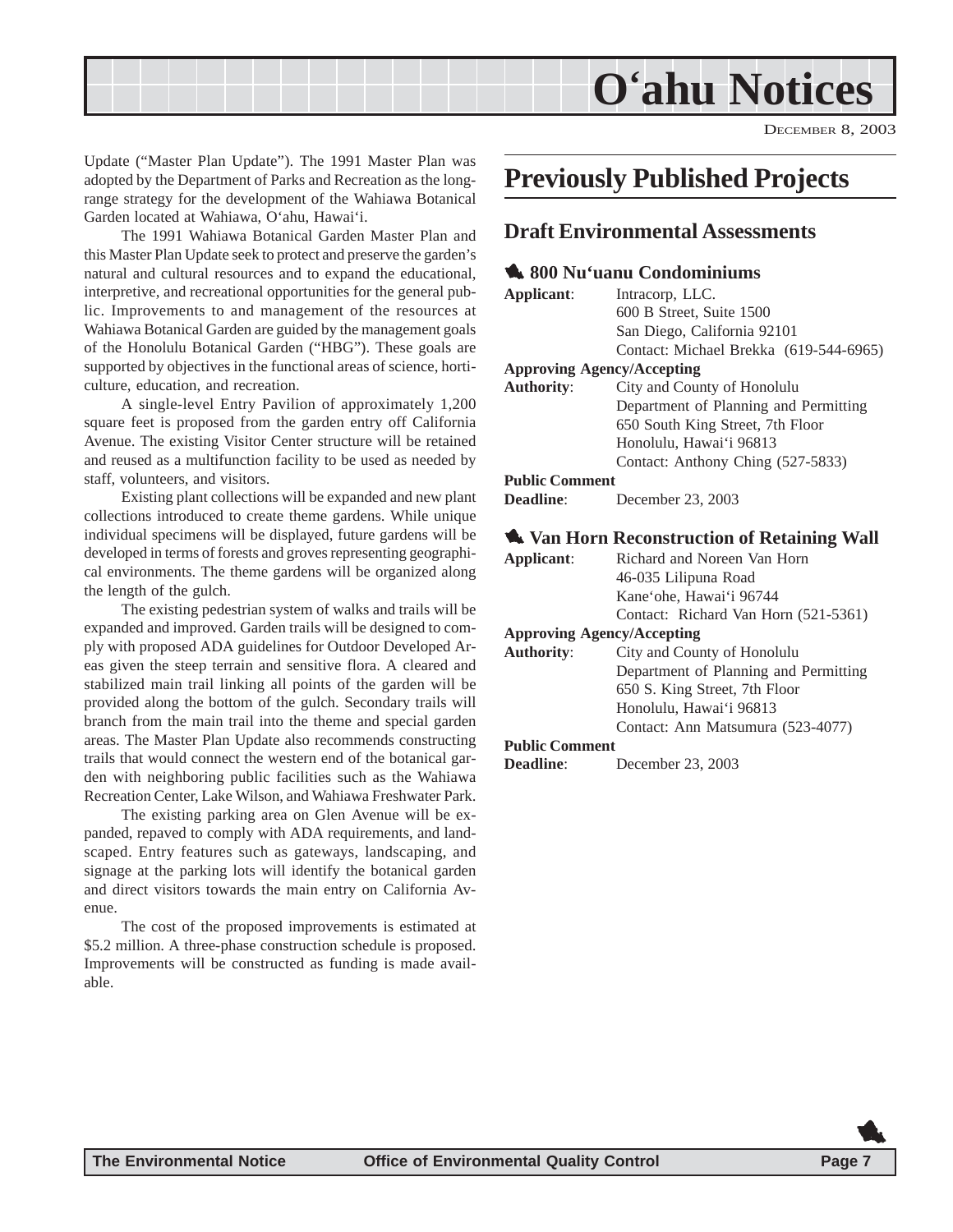# <span id="page-7-0"></span>**Maui Notices**

**3**

DECEMBER 8, 2003

### **Draft Environmental Assessments**

### $\bullet$ **(1) Kaunoa Senior Wellness Center**

| District:             | Wailuku                                  |
|-----------------------|------------------------------------------|
| TMK:                  | $3 - 8 - 01:08$                          |
| Applicant:            | County of Maui - Department of Housing   |
|                       | and Human Concerns, 200 South High       |
|                       | Street, Wailuku, Hawai'i 96793           |
|                       | Contact: Alice Lee (270-7308)            |
|                       | <b>Approving Agency/Accepting</b>        |
| <b>Authority:</b>     | Same as above.                           |
| <b>Consultant:</b>    | Munekiyo & Hiraga, Inc.                  |
|                       | 305 High Street, Suite 104               |
|                       | Wailuku, Hawai'i 96793                   |
|                       | Contact: Michael Munekiyo (244-2015)     |
| <b>Public Comment</b> |                                          |
| Deadline:             | January 7, 2004                          |
| <b>Status:</b>        | DEA First Notice pending public comment. |
|                       | Address comments to the applicant with   |
|                       | copies to the consultant and OEQC.       |
| <b>Permits</b>        |                                          |

**Required**: NPDES, Noise, SMA, Grading, Building

The applicant, the County of Maui, Department of Housing and Human Concerns (DHHC), proposes the development of a wellness center at the Kaunoa Senior Center located in Pa'ia, Maui. The 4.54-acre property is located on the northwest corner of Hana Highway and Alakapa Place. Access to the subject property is provided from Alakapa Place. The purpose of the program at Kaunoa Senior Center is to serve as a catalyst for bringing senior citizens together in an environment where they can pursue meaningful and interesting activities, and remain healthy, active and contributing members of the community. Existing structures on the subject property include an administrative office building, a three (3) classroom building, a crafts and ceramic classroom building, a multi-purpose building, storage shed, wood workshop, County parking compound, restrooms, a vacant building and onsite parking for approximately 72 vehicles. The proposed project will involve the construction of a free standing, single-story building with a floor area of approximately 4,320 square feet. The building will have a large open area for activities, storage area space, a small kitchenette and washroom. The building will be integrated with the existing facilities by a walkway and courtyard. Other improvements include utilities servicing, a four (4) stall paved parking area on the south side of the building and landscaping. The proposed project will involve the use of State lands andCounty funds. Therefore, an environmental assessment (EA) has been prepared in accordance with Chapter 343, Hawai'i Revised Statutes (HRS) and Chapter 200, Title 11, Department of Health Administrative Rules, Environmental Impact Statement Rules. The subject property is located within the limits of the County's Special Management Area (SMA). Accordingly, an application for a SMA Use Permit has been prepared for review and action by the Maui Planning Commission.

### **Final Environmental Assessments/Findings of No Significant Impacts (FONSI)**



**1**

**2**

### **(2) 'Iao Tank Exploratory Well**

| District:  | Wailuku                    |
|------------|----------------------------|
| TMK:       | $3 - 5 - 01:021$           |
| Applicant: | County of Maui             |
|            | Department of Water Supply |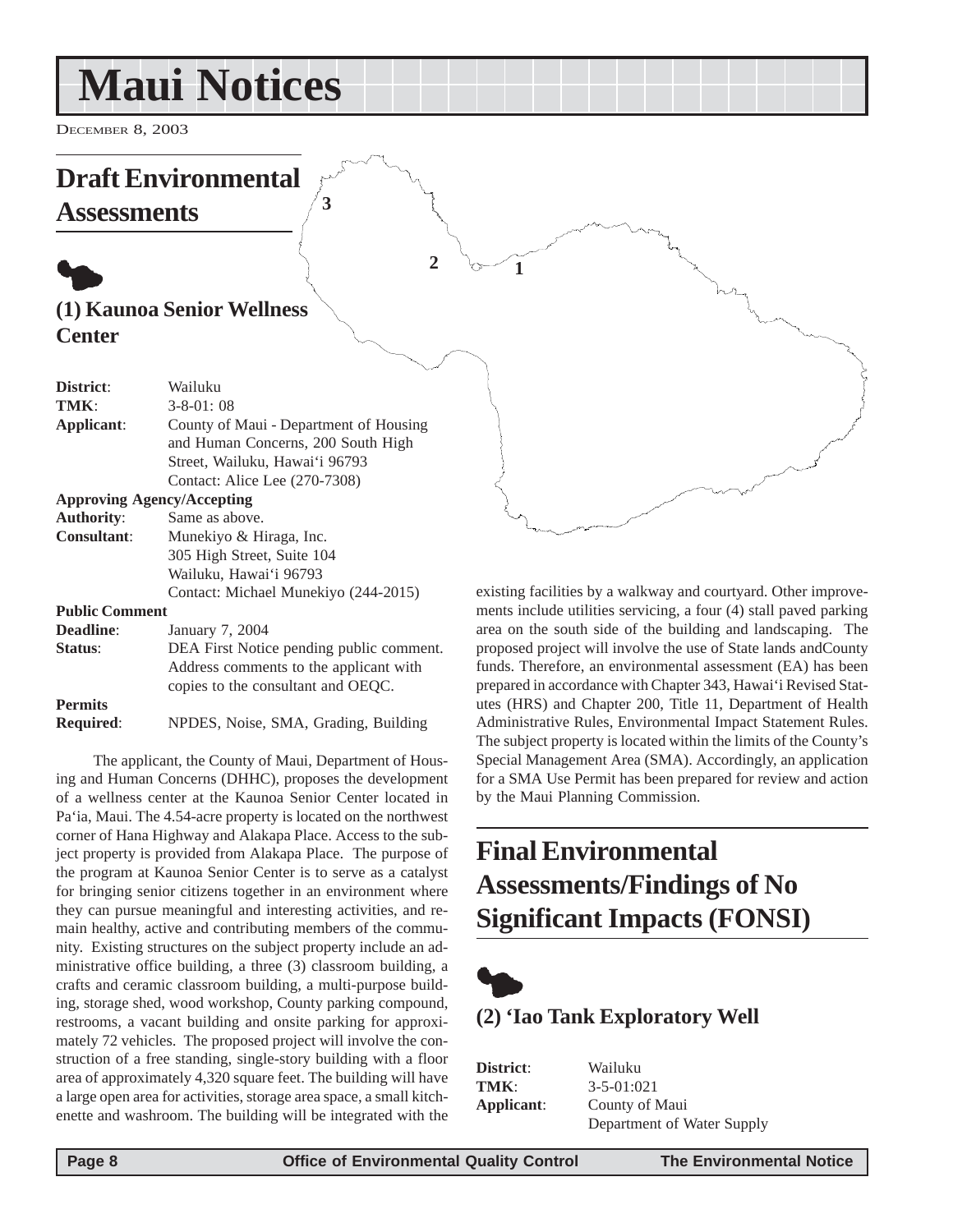<span id="page-8-0"></span>**Maui Notices**

DECEMBER 8, 2003

|                    | 200 South High Street, 5 <sup>th</sup> Floor |                              | 1001 Bi              |
|--------------------|----------------------------------------------|------------------------------|----------------------|
|                    | Wailuku, Hawai'i 96793                       |                              | Honolul              |
|                    | Contact: George Tengan (270-7816)            |                              | Contact:             |
|                    | <b>Approving Agency/Accepting</b>            | <b>Approving Agency/Acce</b> |                      |
| <b>Authority:</b>  | Same as above.                               | <b>Authority:</b>            | Departm              |
| <b>Consultant:</b> | C. Takumi Engineering, Inc.                  |                              | P.O. Bo <sub>2</sub> |
|                    | 18 Central Avenue                            |                              | Honolul              |
|                    | Wailuku, Hawai'i 96793                       |                              | Contact:             |
|                    | Contact: Mery Apple (249-0411)               | <b>Consultant:</b>           | PBR Ha               |
| Status:            | FEA/FONSI issued, project may proceed.       |                              | 1001 Bi              |
| <b>Permits</b>     |                                              |                              | Honolul              |
|                    | <b>Well Construction</b>                     |                              | Contact:             |
| <b>Required:</b>   |                                              | $\sim$ $\sim$                | <b>DD</b> 1 000      |

The Maui Department of Water Supply (DWS) is proposing the construction of an exploratory well in Wailuku, Maui, Hawai'i. The proposed well site is located south of 'Iao Stream, within a County of Maui Reservoir Lot. The project will involve the drilling, casing and testing of an exploratory well. The well will be constructed to the basal aquifer casing. The annular space will be grouted from just above the water table to ground surface to prevent surface or high level water seepage from entering the well. Water encountered above the basal lens during the drilling of the well will be grouted before continuing with the drilling operation. Well pump testing to determine the quantity of water available consists of a pump step test and a pump continuous test. A sample during the continuous pump test will determine water quality. The anticipated test pumping range is 300 gallons per minute to 1,600 gallons per minute. Upon completion of the well testing, the well will be capped, the data obtained will be analyzed, and the Department of Water Supply will then decide whether to continue with the development of the well. The data will also help confirm the estimated sustainable yield of the aquifer. The proposed project will generate short term impacts that are typical of site preparation and construction activities. These impacts include air quality, noise, and potential impacts to vehicular traffic. The impacts are short-term and will only occur during construction. The impacts will be mitigated through compliance with the applicable state and county regulations. Moreover, no natural resources have been recorded at the project site. The proposed project will not require the consumption of energy once the construction is complete.



#### **(3) Nguyen Single Family Residence**

**District**: Lahaina **TMK**: 4-2-04: 32 (por.) **Applicant**: Bill Nguyen c/o PBR Hawai'i ABS Tower, Suite 650

shop Street lu, Hawai'i 96813 Tom Schnell (521-5631) **pting** nent of Land and Natural Resources x 621 lu, Hawai'i 96809 Sam Lemmo (587-0377) **Consultant**: PBR Hawai'i shop Street, Suite 650 lu, Hawai'i 96813 Tom Schnell (521-5631) **Status:** FEA/FONSI issued, project may proceed. **Permits Required**: CDUA, SMA Exemption, Building

The Nguyen single-family residence is proposed for an approximately 6.5 acre parcel in the northwest portion of West Maui, north of the Kapalua Resort. The residence will reflect a "Hawaiian style" architectural design and will comply with all requirements for a single-family home in the Conservation District. A Conservation District Use Application has also been prepared for the residence. While the property is between Honoapi'ilani Highway and the ocean, primary scenic views of the region will not be significantly affected by the Nguyen residence. It is anticipated that the existing topography and vegetation, along with additional vegetation will screen views of the home from the highway. In addition, the high cliffs on the shoreline perimeter of the parcel, combined with the setback of the residence from the cliff edge, will limit the sight of the residence from adjacent coastline areas. The home will not change existing shoreline access, as high cliffs limit coastal access from the portion of the property proposed for the home. Access to shoreline areas below the cliffs will not be restricted or changed because of the residence.

The Nguyen single-family residence will be sensitive to the site with measures taken to minimize environmental impacts. Landscaping for the residence will incorporate much of the existing on-site vegetation and additional landscaping will include native coastal vegetation such as pohinahina, 'ilima, hala, naupaka, and milo. No threatened or endangered plant or animal species were observed in the course of biological surveys of the property. All recommendations of the accepted archaeological survey report conducted for the property will be followed. As such the Nguyen single-family residence will not involve an irrevocable commitment, loss, or destruction of natural or cultural resources.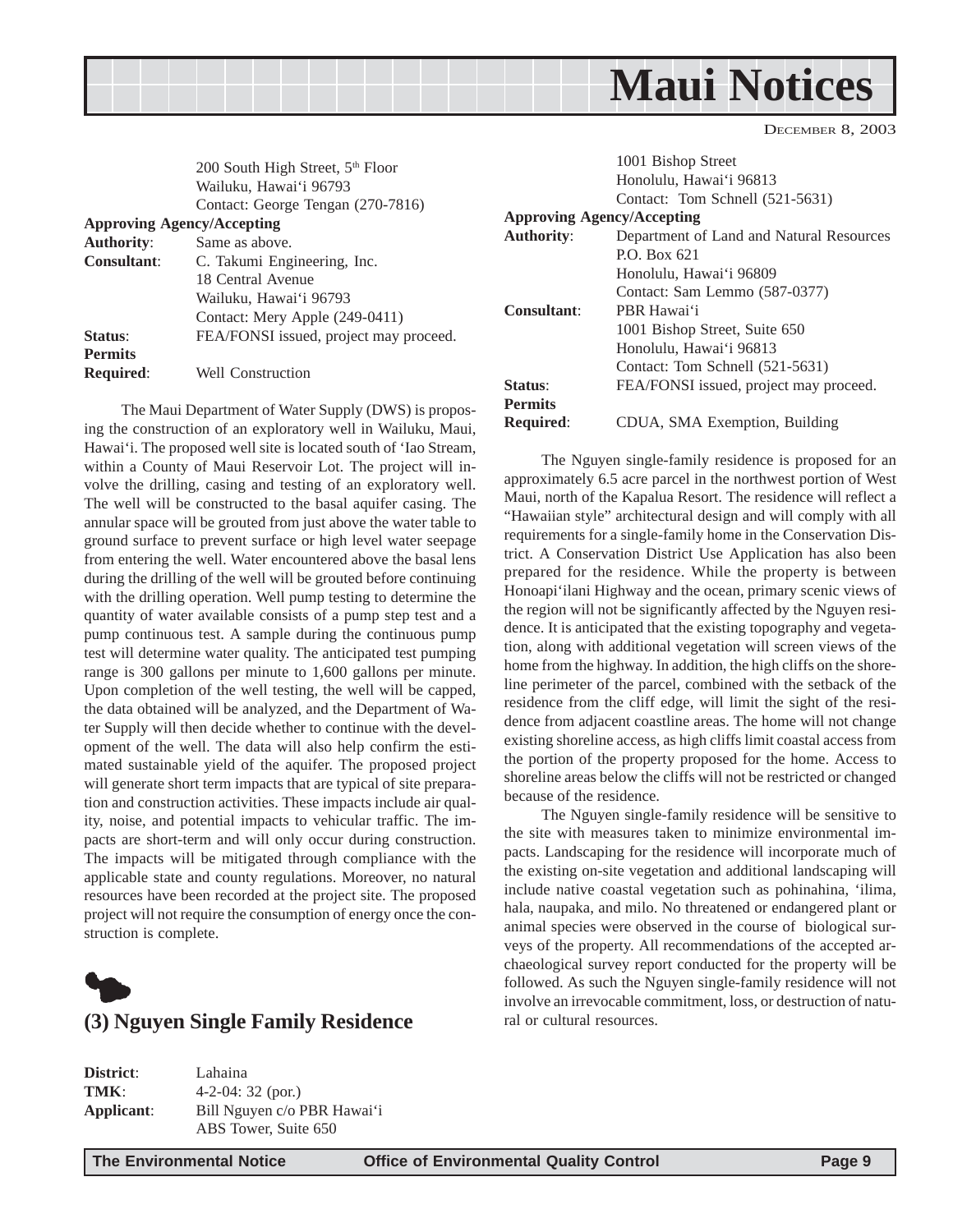# **Maui Notices**

DECEMBER 8, 2003

#### **Community Notification of City Proposal to Seek Federal Brownfields Funding for Inventory and Environmental Assessment of Potentially Contaminated Properties**

The City has prepared a proposal seeking Brownfields funding from the U.S. Environmental Protection Agency to conduct a community-wide assessment of sites in the City and County of Honolulu that may be contaminated by hazardous wastes and petroleum. The proposal calls for creating an inventory of possible contaminated sites (public and private), evaluating/ranking the sites, conducting environmental assessments of high priority sites, and developing appropriate clean-up plans. This proposal will not focus on specific sites but on developing an Oahu-wide inventory of "brownfields" properties that would benefit from environmental assessments.

 "Brownfields" are those properties that may be abandoned or underutilized as a result of real or perceived contamination. Examples of sites to be assessed are former municipal corporation yards, abandoned industrial plants, former wastewater treatment sites, etc. After completing the inventory of potential sites, top ranked sites will undergo further assessments.

The City will then develop a community involvement plan to enable Oahu residents, citizens' groups, private industry, educational institutions and other stakeholders to be involved in cleanup plans and property reuse planning. The City will also prepare cleanup plans depending on the number and levels of contaminants and based on citizen input. The primary goal of this assessment is to benefit the community, by redeveloping formerly contaminated property into parks and other green spaces, muchneeded housing or industrial use.

For information, please call Paul Kobata, Department of Community Services, at 527-5860 or pkobata@co.honolulu.hi.us; or David I. Nagamine, Environmental Services Department, at 692-5354 or dnagamine@co.honolulu.hi.us.

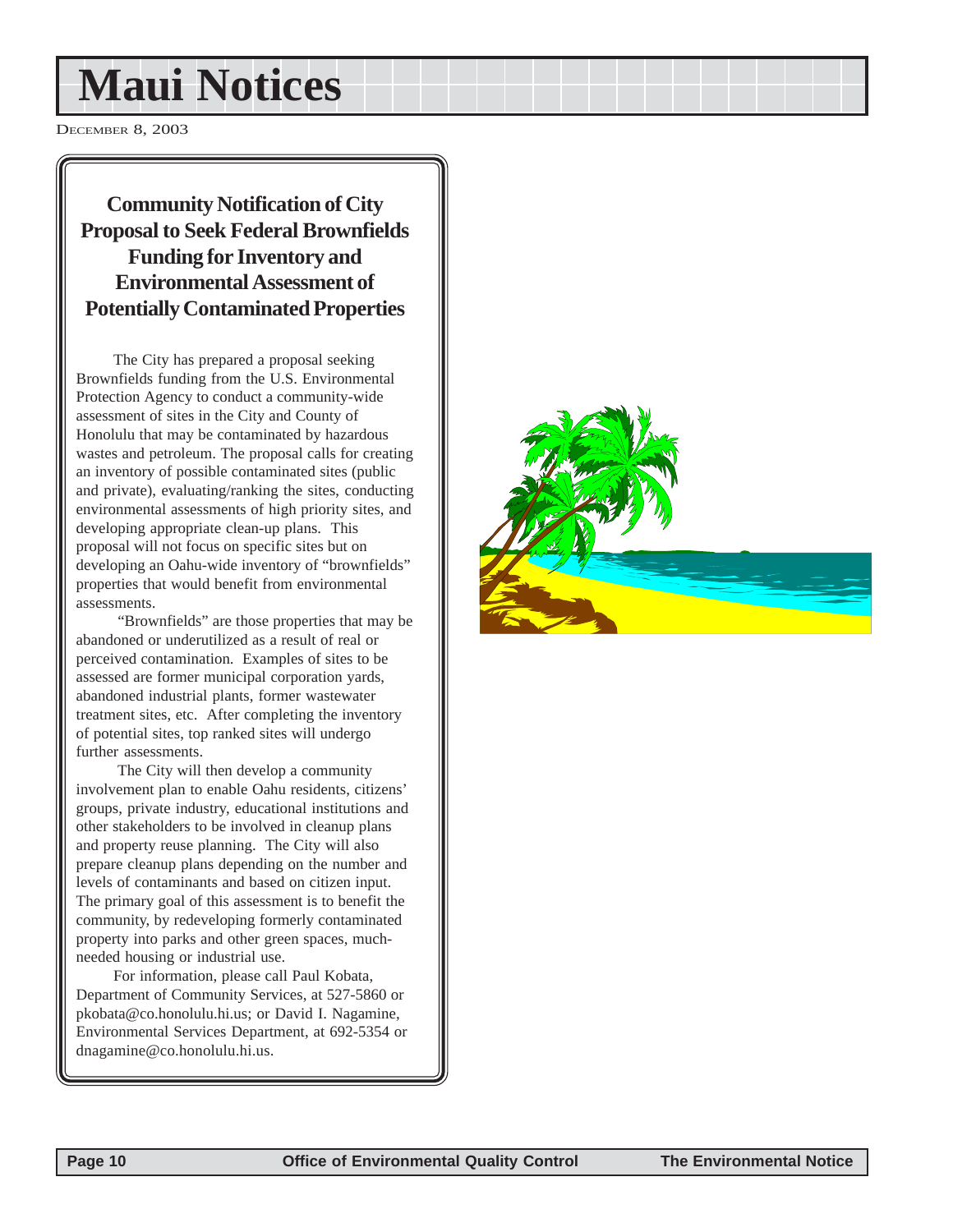# <span id="page-10-0"></span>**Hawai'i Notices**

### **Draft Environmental Assessments**

## $\blacktriangleright$

#### **(1) Piha Mauka Forest Management Plan**

| District:             | North Hilo                               |
|-----------------------|------------------------------------------|
| TMK:                  | $3-8-01:09$ (por.)                       |
| Applicant:            | Department of Hawaiian Home Lands        |
|                       | P.O. Box 1879                            |
|                       | Honolulu, Hawai'i 96805                  |
|                       | Contact: Mike McElroy (586-3823)         |
|                       | <b>Approving Agency/Accepting</b>        |
| <b>Authority:</b>     | Same as above.                           |
| <b>Public Comment</b> |                                          |
| <b>Deadline:</b>      | January 7, 2004                          |
| Status:               | DEA First Notice pending public comment. |
|                       | Address comments to the applicant with a |
|                       | copy to OEOC.                            |
| <b>Permits</b>        |                                          |
| <b>Required:</b>      | None                                     |

This project proposes to: (1) establish a 525 acre area in Kanakaleonui as a mauka to makai bird corridor. It is intended to assist native birds by creating and maintaining a flyway connecting lower elevation koa and 'ohi'a forests with the upper elevation mamane forests in Humu'ula, Hawai'i; (2) salvage koa (*Acacia koa*) on about 600 acres of nearby former pasture lands. The existing wooded pasture, consists of approximately 11 to 33 koa trees per acre. Other trees species observed and measured during forest surveys included kolea (*Myrsine spp.*), mamane (*Sophora chrysophylla*), 'ohi'a (*Metrosideros polymorpha*), and 'olapa (*Cheirodendron spp*.). Only koa will be salvaged. After salvage operations, an average of 6 to 15 koa trees per acre will remain, or about 50% of the current koa overstory. The remaining 300+ acres is open pasture bounded by an existing fenceline. Koa will be harvested according to risk of loss and vigor, rather than a more narrowly defined economic criteria of merchantable size. Reserve trees will be selected and maintained according to health and not diameter. Trees will remain to provide bird habitat, foraging opportunities for native species, and koa seed production; (3) Reforestation will be conducted through soil scarification and hand planting if necessary. It is expected that a viable stand of koa saplings could be re-established within a few years of project implementation. Native species other than koa are also expected to become established following salvage operations. Herbicide treatments on invasive species and competing grasses may be



used if necessary. Total project acreage is about 1,455 acres. The expected impacts of the proposed project are restoration of DHHL's koa forests and ecosystems, create jobs in the community, provide Hawai'i's wood products market with a source of high quality hardwood, and endow the DHHL trust fund with a long term revenue stream to support our mission to "manage the Hawaiian Home Lands trust effectively and to develop and deliver lands to native Hawaiians."

### **Final Environmental Assessments/Findings of No Significant Impacts (FONSI)**



### **(2) Keawe'ula Jeep Road Maintenance**

| District:  | North Kohala                            |
|------------|-----------------------------------------|
| TMK:       | $5 - 8 - 01:09$                         |
| Applicant: | Ms. Chandi Duke Heffner/Keawe'ula, LLC. |
|            | c/o Planning Solutions, Inc.            |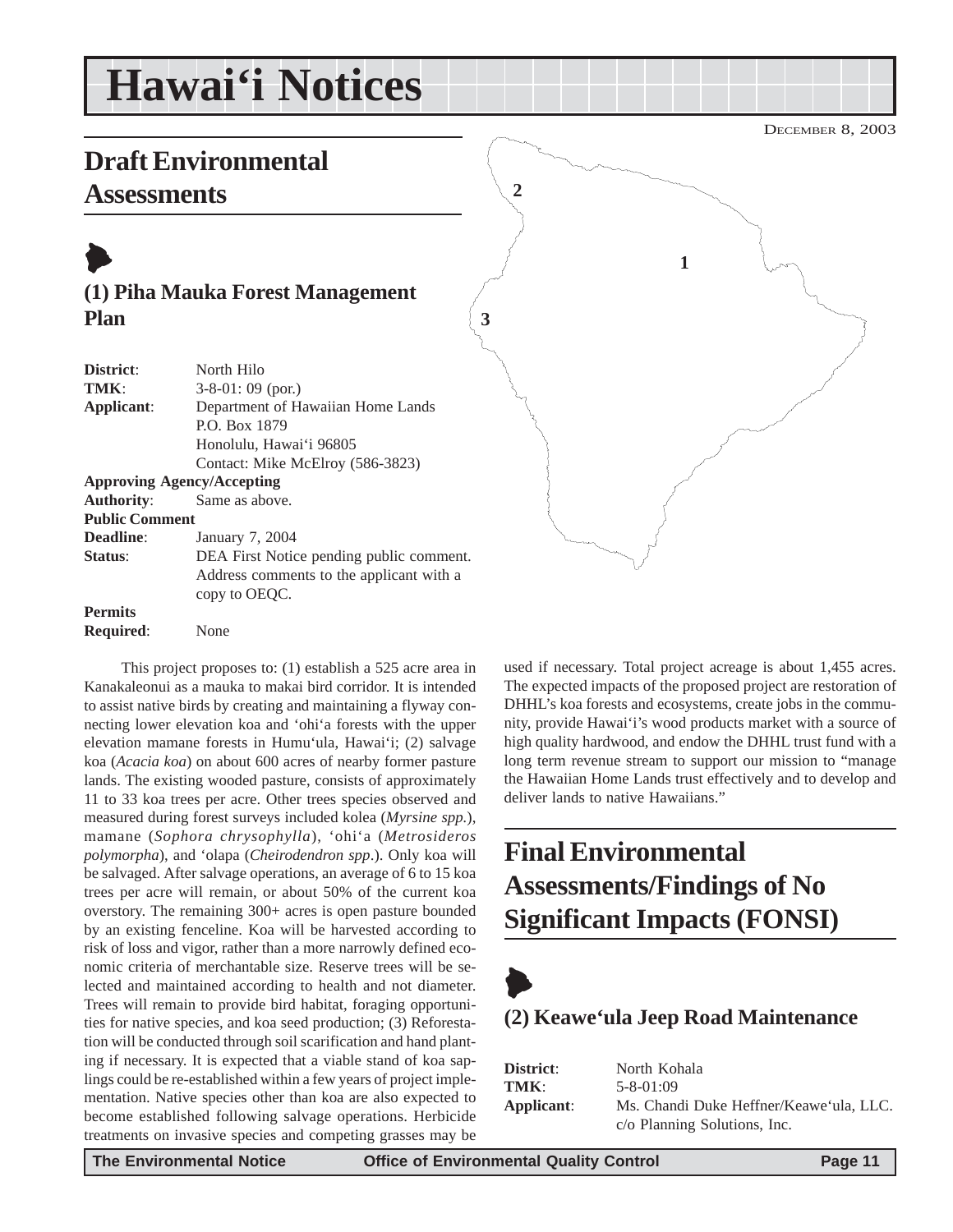# <span id="page-11-0"></span>**Hawai'i Notices**

DECEMBER 8, 2003

|                                   | 320 Ward Avenue, Suite 330               |                       | Contact: Anthony Koyamatsu (543-7339)   |
|-----------------------------------|------------------------------------------|-----------------------|-----------------------------------------|
|                                   | Honolulu, Hawai'i 96814                  |                       | <b>Approving Agency/Accepting</b>       |
|                                   | Contact: Perry White (550-4483)          | <b>Authority:</b>     | <b>State Land Use Commission</b>        |
| <b>Approving Agency/Accepting</b> |                                          |                       | 235 S. Beretania Street                 |
| Authority:                        | Department of Land and Natural Resources |                       | Honolulu, Hawai'i 96813                 |
|                                   | P.O. Box 621                             |                       | Contact: Russell Kumabe (587-3822)      |
|                                   | Honolulu, Hawai'i 96809                  | <b>Consultant:</b>    | Belt Collins Hawai'i, Ltd.              |
|                                   | Contact: Dawn Hegger (587-0380)          |                       | 2153 North King Street, Suite 200       |
| <b>Consultant:</b>                | Planning Solutions, Inc.                 |                       | Honolulu, Hawai'i 96819                 |
|                                   | 320 Ward Avenue, Suite 330               |                       | Contact: Lee Sichter (521-5361)         |
|                                   | Honolulu, Hawai'i 96814                  | <b>Public Comment</b> |                                         |
|                                   | Contact: Perry White (550-4483)          | <b>Deadline:</b>      | January 7, 2004                         |
| Status:                           | FEA/FONSI issued, project may proceed.   | Status:               | EISPN First Notice pending public com-  |
| Permits                           |                                          |                       | ment. Address comments to the applicant |
| <b>Required:</b>                  | <b>CDUP</b>                              |                       | with copies to the approving agency or  |
|                                   |                                          |                       |                                         |

The applicant, Keawe'ula LLC, is the owner of a 166.046 acre oceanfront property situated along Keawe'ula Bay and Keawanui Bay in Kehena 2nd, North Kohala, Hawai'i. It is seeking an after-the-fact Conservation District Use Permit for improvements made to an existing jeep road and for associated erosion control and tree-removal.

Keawe'ula is located on the makai side of the Akoni Pule Highway, approximately two miles south of Lapakahi State Park and six miles north of Kawaihae. The undeveloped parcel is characterized by open scrub grassland and kiawe thickets. The work covered by the application caused minor disturbances to the road surface and a temporary increase in noise levels. Over the long term, the work probably reduced the potential for erosion and the amount of sediment entering nearshore waters. Due to the limited scope of the project, it did not cause substantial impacts to natural, economic, or social resources.

### **Environmental Impact Statement Preparation Notices (EISPN)**

### $\blacklozenge$ **(3) Keahole Generating Station and Airport Substation**

**District**: North Kona **TMK**: 7-3-049:036 and 7-3-049:037 **Applicant**: Hawai'i Electric Light Company, Inc. c/o Hawaiian Electric Company, Inc. P.O. Box 2750 Honolulu, Hawai'i 96840

accepting authority, theconsultant and OEQC. **Permits** Conservation to Urban; and change of zone **Required:** (County of Hawai'i) from "Open" to "MG" (General Industrial) Hawai'i Electric Light Company, Inc. (HELCO) seeks a reclassification of land in North Kona from the State Conservation District to the Urban District. The land is comprised of the

Keahole Generating Station and Substation, built in the 1970s. Reclassification would allow HELCO to (1) bring the State Land Use classification into conformance with its existing use as an electrical utility; (2) facilitate future operational maintenance; and (3) implement various environmental mitigation measures, which include:

• Conversion of the two simple-cycle combustion turbines (CT) to a combined-cycle system by adding two heat recovery steam generators, a steam condensing system, and a nominal 16-MW steam turbine generator, including ancillary equipment. Together, these components will constitute a nominal 56-MW (net, or nominal 58-MW gross), dual-train combined-cycle plant.

• New emissions controls, specifically a Selective Catalytic Reduction system, which is expected to involve ammonia transport, storage, and usage; and improvements to the existing wastewater treatment system to process onsite and dispose of onsite treated waste, generated from the SCR system.

• Additional noise controls include new enclosures, exhaust and ventilation silencers for diesel units (D-21, D-22, D-23), CT-2, and ancillary equipment; barrier walls along portions of the property boundary; and possible increases to the diameter of the upper portion of the CT-2, CT-4, CT-5 and diesel units stacks.

• Painting and landscape improvements to mitigate visual impacts.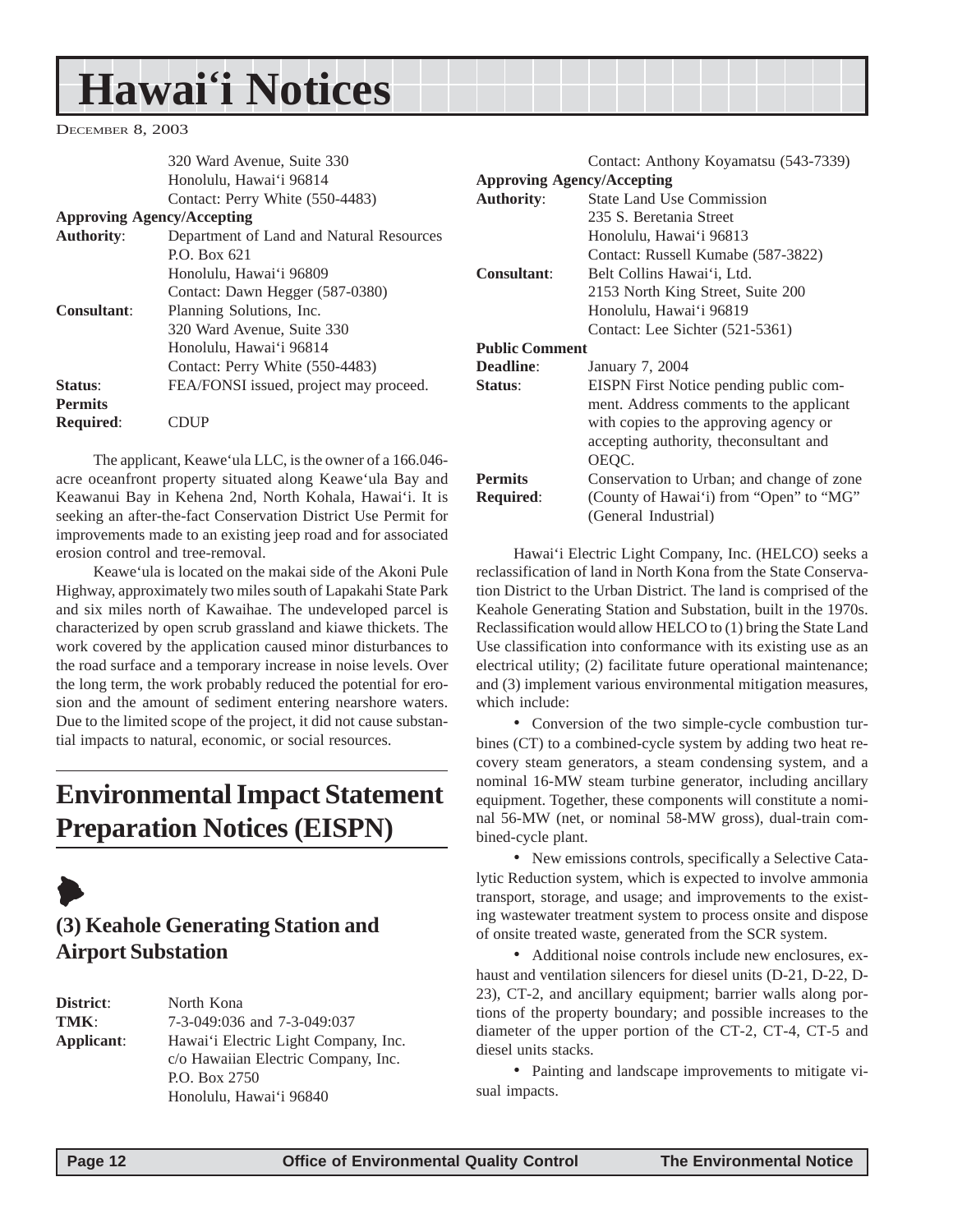# **Hawai'i Notices**

DECEMBER 8, 2003

<span id="page-12-0"></span>HELCO may, in the future, use alternate fuels, specifically naphtha, to reduce emissions that could result in having to enlarge existing fuel storage tanks and tank-yard berm walls, adding more storage tanks, additional fuel distribution pumps/ piping, and additional fire protection (foam tank, nozzles, piping). Anticipated improvements and upgrades to the Substation include:

• Future replacement or addition of transformers and switchgear equipment to service the area community.

• Painting and landscape improvements to mitigate visual impacts.

### **Previously Published Projects Pending Public Comments**

#### **Draft Environmental Assessments**

#### 6 **Home Depot, Hilo**

**Applicant**: Department of Hawaiian Home Lands P.O. Box 1879 Honolulu, Hawai'i 96805 Contact: Manny Nova (587-6428) **Approving Agency/Accepting Authority**: Same as above. **Public Comment**

**Deadline**: December 23, 2003

#### 6 **Kipuka 21 Fencing and Interpretive Trail**

#### **Construction**

**Applicant**: Department of Land and Natural Resources Division of Forestry and Wildlife 1151 Punchbowl Street, Room 224 Honolulu, Hawai'i 96813 Contact: Christen Mitchell (587-0051) **Approving Agency/Accepting Authority**: Same as above. **Public Comment Deadline**: December 23, 2003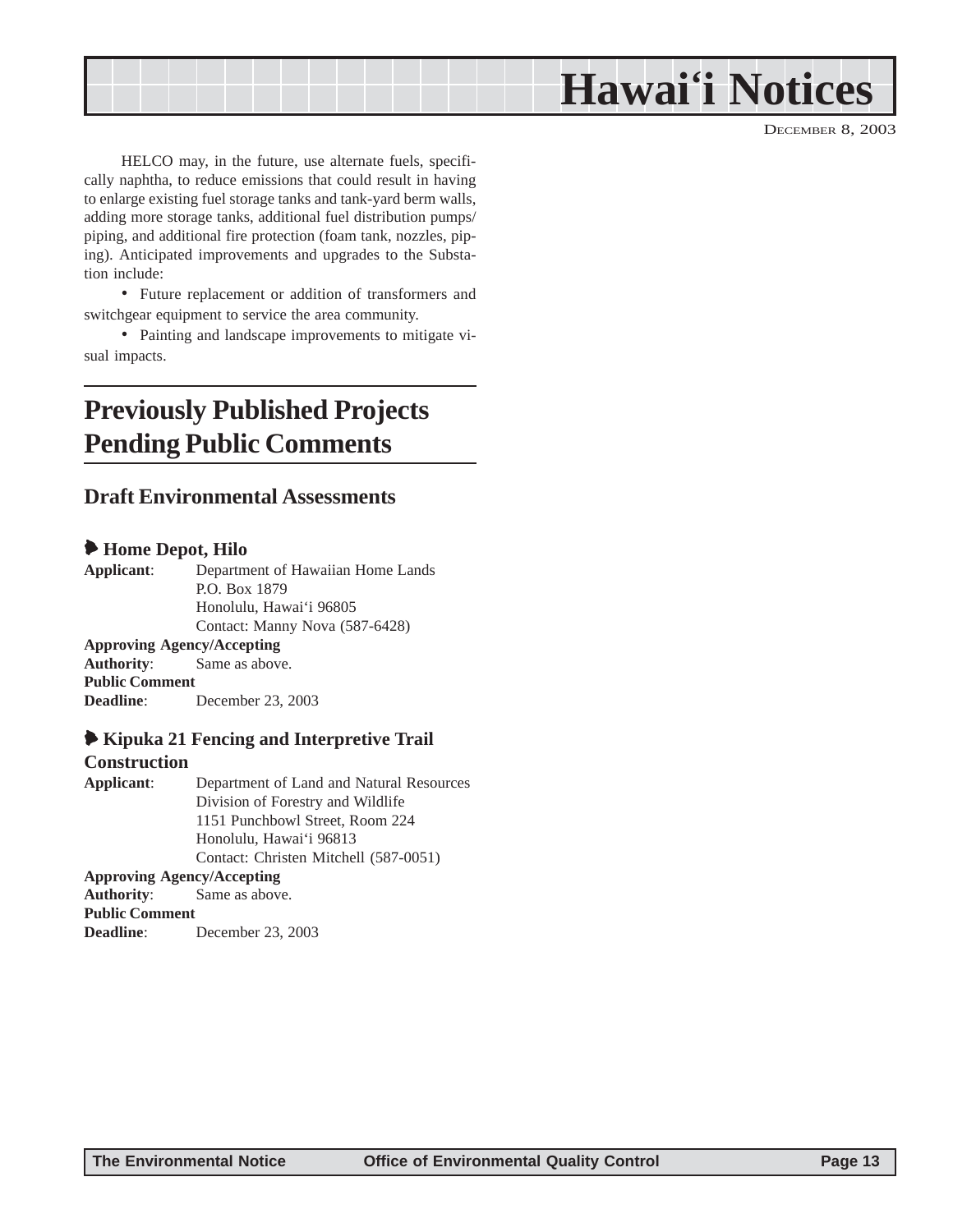# <span id="page-13-0"></span>**Shoreline Notices**

DECEMBER 8, 2003

#### **Shoreline Certification Applications**

Pursuant to § 13-222-12, HAR the following shoreline certification applications are available for inspection at the DLNR District Land Offices on Kaua'i, Hawai'i and Maui and at Room 220, 1151 Punchbowl St., Honolulu, O'ahu (Telephone: 587- 0414). All comments shall be submitted in writing to the State Land Surveyor, 1151 Punchbowl Street, Room 210, Honolulu, Hawai'i 96813 and postmarked no later than fifteen (15) calendar days from the date of the public notice of the application. If there are any questions, please call Nick Vaccaro at 587-0384.

| File No. | Date     | Location                                                                                                                                                                               | Applicant/Owner                                          | TMK                   |
|----------|----------|----------------------------------------------------------------------------------------------------------------------------------------------------------------------------------------|----------------------------------------------------------|-----------------------|
| OA-962   | 11/25/03 | Portion of Grant 7736 to Mrs. H.R. Finney, land situated at<br>Pupukea-Paumalu, Koolauloa, Island of Oahu, Hawaii<br>Address: 59-319 Ke Nui Road                                       | Jamie F.<br>Alimboyoguen/Brian<br>Strange                | $5-9-20:14$           |
|          |          | Purpose: Determine Building Setback                                                                                                                                                    |                                                          |                       |
| MA-294   | 11/25/03 | Parcel 2 and 4 of the Subdivision of Lots 2, Section 4<br>Second Partition of Hamakuapoko Hui to Alexander &<br>Baldwin, land situated at Kuau, Hamakuapoko, Island of<br>Maui. Hawaii | Akamai Land<br>Surveying, Inc/Paul D.<br>Levy            | $2 - 6 - 11:23$       |
|          |          | Address: 23 Waa Place                                                                                                                                                                  |                                                          |                       |
|          |          | Purpose: Building Permit                                                                                                                                                               |                                                          |                       |
| OA-963   | 11/25/03 | Portion of R.P. 7531, Land Commission Award 8559-B to<br>W. C. Lunalilo, land situated at Kaalaaea, Koolaupoko,<br>Island of Oahu, Hawaii                                              | Wesley T.<br>Tengan/Hasting Yee<br>Hoy                   | $4 - 7 - 41 : 12$     |
|          |          | Address: 47-671 Kamehameha Highway, Kaneohe                                                                                                                                            |                                                          |                       |
|          |          | <b>Purpose: Building Permit</b>                                                                                                                                                        |                                                          |                       |
| HA-271   | 11/25/03 | Lot 50, Land Court Application 1319 (Map 8), land situated<br>at Lanihau Nui, North Kona, Island of Hawaii                                                                             | Wes Thomas<br>Associates/Patrick T.                      | $7-5-05:17$           |
|          |          | Address: 75-5572 Kona Bay Drive                                                                                                                                                        | and Jill A. Corrigan                                     |                       |
|          |          | <b>Purpose: Building Permit</b>                                                                                                                                                        |                                                          |                       |
| OA-964   | 11/25/03 | Lot 13-A, Section C, Kawailoa Beach Lots, land situated at<br>Kawailoa, Waialua, Island of Oahu, Hawaii                                                                                | Walter P. Thompson,<br>$Inc./61-455$                     | $6-1-08:10$           |
|          |          | Address: 61-455 Kamehameha Highway                                                                                                                                                     | Kamehameha                                               |                       |
|          |          | Purpose: Sale of Property                                                                                                                                                              |                                                          |                       |
| OA-965   | 11/25/03 | Lots 19 and 20, Land Court Application 999 and lots 1 and<br>2, Portion of R.P. 1319, Land situated at Kaipapau,<br>Koolauloa, Island of Oahu, Hawaii                                  | Walter P. Thompson,<br>Inc./Antonio Martinez             | $5-4-11:01$           |
|          |          | Address: 54-215 Kamehameha Highway                                                                                                                                                     |                                                          |                       |
|          |          | Purpose: Building Permit                                                                                                                                                               |                                                          |                       |
| OA-966   | 11/25/03 | Lots 4603-A and 4605, Land Court Application 1069, land<br>situated at Honouliuli, Ewa, Island of Oahu, Hawaii<br>Address: End of Olani Street                                         | Walter P. Thompson,<br>Inc./Ko Olina<br>Development, LLC | $9-1-57:01$<br>and 03 |
|          |          | Purpose: Permit for Salt Water Intake                                                                                                                                                  |                                                          |                       |
| OA-967   | 11/25/03 | Lot 251, Land Court Application 1096, land situated at                                                                                                                                 | Walter P. Thompson,                                      | $5-6-01:18$           |
|          |          | Kahuku, Koolauloa, Island of Oahu, Hawaii                                                                                                                                              | Inc./John and Deborah                                    |                       |
|          |          | Address: 56-205 Kamehameha Highway                                                                                                                                                     | <b>Mullins</b>                                           |                       |
|          |          | Purpose: Building Permit                                                                                                                                                               |                                                          |                       |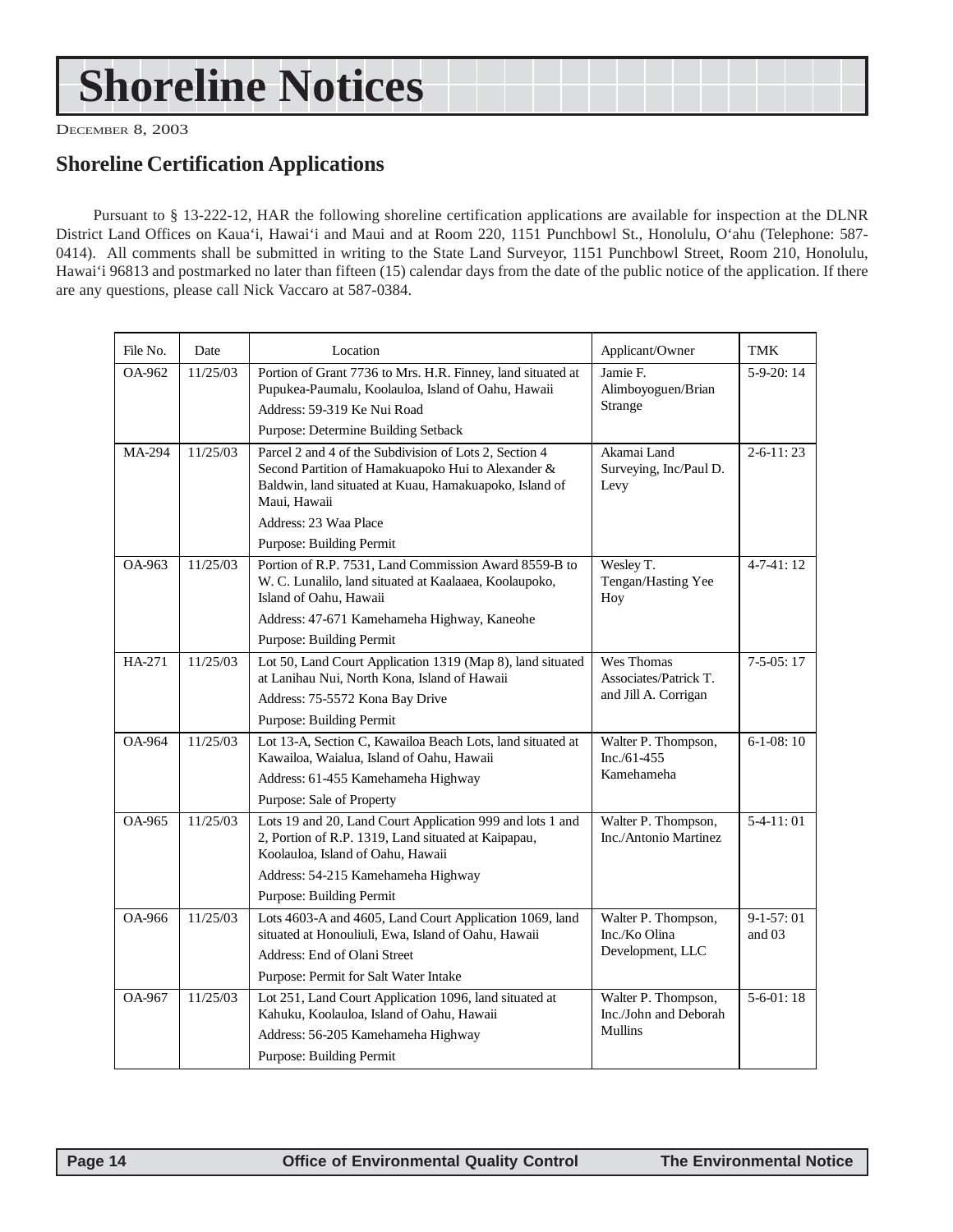# <span id="page-14-0"></span>**Shoreline Notices**

DECEMBER 8, 2003

#### **Shoreline Certifications and Rejections**

Pursuant to §§13-222-26, HAR the following shorelines have been proposed for certification or rejection by the DLNR. Any person or agency wishing to appeal a proposed shoreline certification or rejection shall file a notice of appeal in writing with the department no later than 20 calendar days from the date of the public notice of the proposed shoreline certification or rejection. The Notice of appeal shall be sent to the BLNR, 1151 Punchbowl Street, Room 220, Honolulu, Hawai'i 96813.

| Case No. | <b>Actions Under</b><br>New and Old<br><b>Shoreline Rules</b>   | Location                                                                                                                                                                                                                                                    | Applicant                                                               | Tax Map Key                                                    |
|----------|-----------------------------------------------------------------|-------------------------------------------------------------------------------------------------------------------------------------------------------------------------------------------------------------------------------------------------------------|-------------------------------------------------------------------------|----------------------------------------------------------------|
| OA-953   | Proposed<br>Shoreline<br>Certification<br>11/20/03<br>New Rules | Lots 1 to 17, 31 and 34 as shown on Map 1 of Land Court<br>Consolidation 211, land situated at Kaunala, Koolauloa, Island of<br>Oahu, Hawaii<br>Address: 58-261C to 58-261F and 58-251, 58-259 and 58-350<br>Kamehameha Highway<br>Purpose: Building Permit | Controlpoint,<br>Inc./Western United<br>Life Assurance<br>Company       | 5-8-03:12 &<br>96 and 5-8-6:<br>01 to 06, 08 to<br>11 & Por 29 |
| MA-293   | Proposed<br>Shoreline<br>Certification<br>11/24/03<br>New Rules | Lot A of the Crowell-Raymond Partition, land situated at Kuau,<br>Hamakuapoko, Island of Maui, Hawaii<br>Address: Vacant<br>Purpose: Building Permit                                                                                                        | Akamai Land<br>Surveying, Inc./Fred<br>Schindler and Donna<br>Truesdell | $2 - 6 - 10:24$                                                |
| OA-849-2 | Proposed<br>Shoreline<br>Certification<br>11/24/03<br>New Rules | Lot 617 Land Court Application 1089 (Map 12), land situated at,<br>Waialua, Island of Oahu, Hawaii<br>Address: 67-435 Waialua<br>Purpose: Building Permit                                                                                                   | Sam O. Hirota,<br>Inc./Donald Johnson                                   | $6 - 7 - 13:05$                                                |
| OA-959   | Proposed<br>Shoreline<br>Certification<br>11/24/03<br>New Rules | Seabreeze Apartments Portion Diamond Head Terrace Section "A",<br>File Plan 214, land situated at Waikiki, Honolulu, Island of Oahu,<br>Hawaii<br>Address: 3065 Kalakaua Avenue<br>Purpose: Building Permit                                                 | Walter P. Thompson/<br>Seabreeze Apartments,<br>Inc.                    | $3-1-33:59$                                                    |
| OA-802-3 | Proposed<br>Shoreline<br>Certification<br>11/24/03<br>New Rules | Lot 12, portion of Grant 4674 to John D. Holt Jr. land situated at<br>Honolulu, Island of Oahu, Hawaii<br>Address: 206 Kula Manu Place<br>Purpose: New House Construction                                                                                   | DJNS Surveying &<br>Mapping, Inc. for<br>Henrik Falktoft                | $3-1-40:03$                                                    |
| MA-292   | Proposed<br>Shoreline<br>Certification<br>11/24/03<br>New Rules | Lot B-1 Love Subdivision, being all of Land Commission Award<br>4907, Apana 2 to Keawe, land situated at Maulili, Kipahulu, Hana,<br>Island of Maui. Hawaii<br>Address: Star Route 201, Hana<br>Purpose: Determine Building Setback                         | Valera, Inc./Jean<br>Angelheart                                         | $1-6-09:22$                                                    |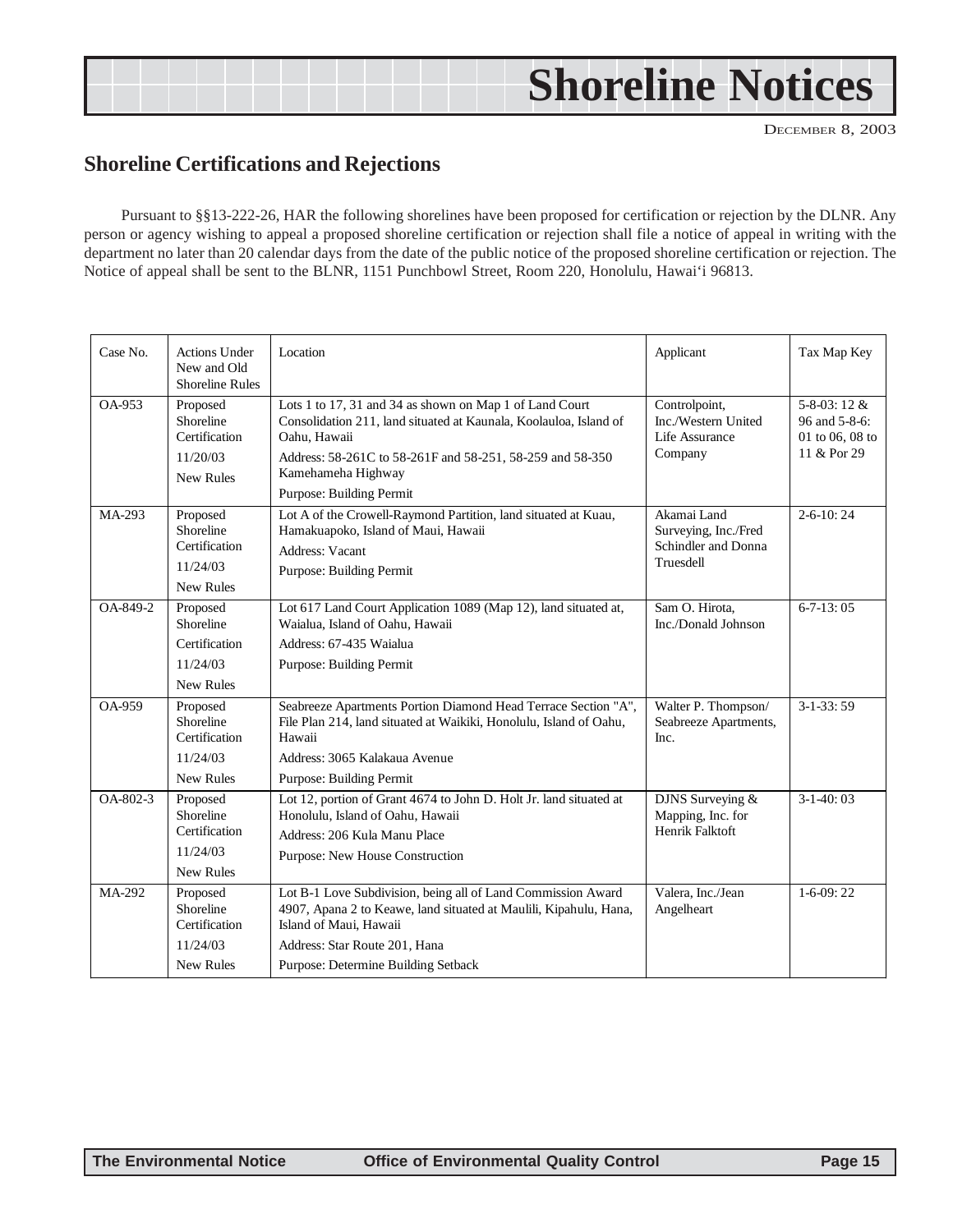# <span id="page-15-0"></span>**Pollution Control Permit Applications**

DECEMBER 8, 2003

#### **Department of Health Permits**

The following is a list of some pollution control permits currently being reviewed by the State Department of Health. For more information about any of the listed permits, please contact the appropriate branch or office of the Environmental Management Division at 919 Ala Moana Boulevard, Honolulu.

| <b>Branch</b><br>Permit Type                                  | Applicant & Permit<br>Number                                                                 | Project Location                                                                                          | Pertinent<br>Date            | Proposed Use                                           |
|---------------------------------------------------------------|----------------------------------------------------------------------------------------------|-----------------------------------------------------------------------------------------------------------|------------------------------|--------------------------------------------------------|
| Clean Air Branch.<br>586-4200,<br>Noncovered Source<br>Permit | Grace Pacific Precast, Inc.<br>NSP 0346-01-N<br>(Renewal)                                    | 91-063 Malakole Street.<br>Kapolei, Oahu                                                                  | Issued:<br>11/12/03          | One - 9 MMBTU/Hr<br><b>Boiler</b>                      |
| Clean Air Branch.<br>586-4200,<br>Noncovered Source<br>Permit | Up To Date Cleaners<br>Kauai. Inc.<br>NSP 0546-01-N                                          | 3145 Akau Road, Koloa,<br>Kanai                                                                           | Issued:<br>11/17/03          | 5.0 MMBtu/Hr Steam<br><b>Boiler</b>                    |
| Clean Air Branch,<br>586-4200, Covered<br>Source Permit       | Hawaiian Electric<br>Company, Inc.<br>CSP 0238-01-C<br>(Renewal)                             | Honolulu Generating<br>Station.<br>UTM: Zone 4, 617.55<br>km east and 2,356.6 km<br>north, Honolulu, Oahu | Issued:<br>11/19/03          | Two (2) Boilers                                        |
| Clean Air Branch,<br>586-4200,<br>Noncovered Source<br>Permit | Reynolds Recycling, Inc.<br>CSP 0427-01-N<br>(Renewal)                                       | 99-1160 Iwaena Street.<br>Aiea, Oahu                                                                      | Issued:<br>11/19/03          | 8.000 lb/hr Hammermill<br>with Cyclone and<br>Baghouse |
| Clean Water Branch.<br>586-4309, NPDES<br>Permit              | University of Hawaii,<br>School of Ocean & Earth<br>Science & Technology<br>NPDES #HI0021644 | Coconut Island.<br>Kaneohe Bay, Oahu                                                                      | Comments<br>Due:<br>12/13/03 | Discharge effluent from<br>HIMB to Kaneohe Bay         |
| Clean Water Branch.<br>586-4309, NPDES<br>Permit              | Hale O Aloha, LLC<br><b>NPDES #HI0021823</b>                                                 | Honua La`ii A<br>Wai'ula'ula Project,<br>North Kohala, Island of<br>Hawaii                                | Comments<br>Due:<br>12/18/03 | Discharge stormwater<br>runoff to state waters         |

#### **Clean Air Branch and Clean Water Branch**

#### **Office of Solid Waste Management**

| Applicant & Application<br>Number | <b>Facility Location</b>                                              | Pertinent Date        | Proposed Use                                             |
|-----------------------------------|-----------------------------------------------------------------------|-----------------------|----------------------------------------------------------|
|                                   | NCNS Environmental, Inc. 1644 Kahai St., Honolulu, HI 96819           |                       | 10/17/2003 (Received) Medical & Foregin Waste Processing |
|                                   | Maui Earth Compost, Inc.   Corner of Hansen and Pulehu Roads, Kahului | 10/30/2003 (Received) | Greenwaste Composting                                    |
| Campaign Recycle Maui             | Old Dump Road off of Waiko Rd., Waikapu, Maui                         | 11/4/2003 (Received)  | Greenwaste Composting                                    |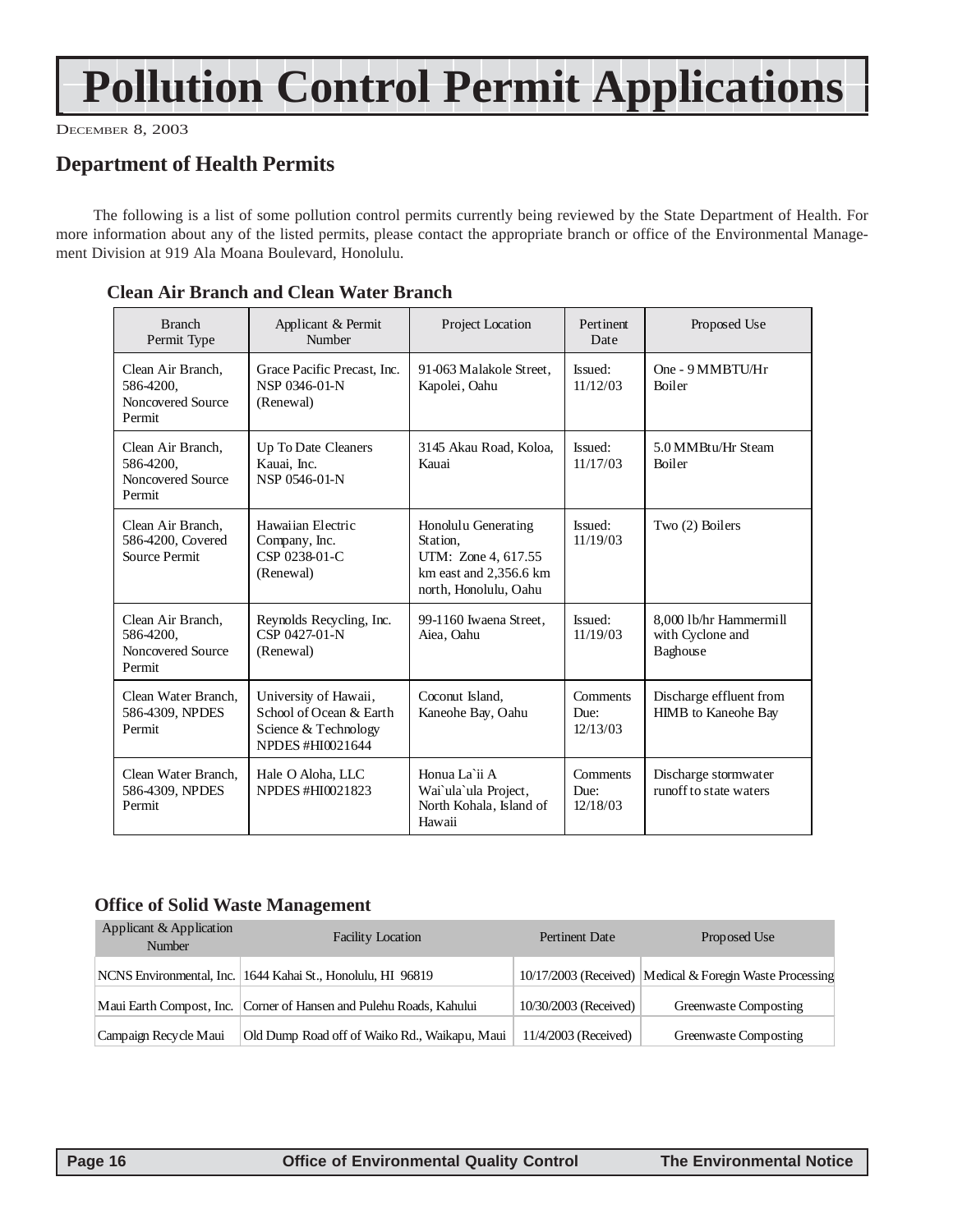# **Pollution Control Permit Applications**

DECEMBER 8, 2003

#### **Department of Health Permits (continued)**

#### **Safe Drinking Water Branch**

| Branch &<br>Permit Type                                       | Applicant & Permit Number                                                   | <b>Project Location</b>                                                                                  | <b>Pertinent</b><br>Dates | Proposed Use                                                                    |
|---------------------------------------------------------------|-----------------------------------------------------------------------------|----------------------------------------------------------------------------------------------------------|---------------------------|---------------------------------------------------------------------------------|
| Safe Drinking Water<br>Branch, 586-4258,<br><b>UIC Permit</b> | Department of Public Works<br>County of Hawaii<br>UH-2240                   | Ainako Ave. Drainage Imprvmnts<br>P-3269 Fronting 1038 Ainako Ave.<br>Hilo                               | 1/29/04                   | Comment by Construction of one injection well for surface<br>drainage.          |
| Safe Drinking Water<br>Branch, 586-4258,<br><b>UIC Permit</b> | TRI of Waikoloa, Inc.<br>UH-2241                                            | Sunset Ridge at Waikoloa, Phase 2,<br>Increment 2, Unit 2-A; End of Puw alu<br>Ave., Waikoloa, S. Kohala | 1/30/04                   | Comment by Construction of 3 injection wells for surface<br>drainage.           |
| Safe Drinking Water<br>Branch, 586-4258,<br><b>UIC Permit</b> | Department of Public Safety<br>State of Haw aii<br>UH-2219                  | Kulani Correctional Facility<br>HC-01 Stainback Highway, S. Hilo                                         | n/a                       | Abandonment of 3 injection wells and 2<br>cesspools used for sew age disposal.  |
| Safe Drinking Water<br>Branch, 586-4258,<br><b>UIC Permit</b> | Department of Public Works<br>County of Hawaii<br>UH-2243                   | East Haw aii Veterans Cemetery<br>No. 2; 110 Laimana St., Hilo                                           | tba                       | Construction of 2 injection wells for surface<br>drainage.                      |
| Safe Drinking Water<br>Branch, 586-4258,<br><b>UIC Permit</b> | International Development<br>Projects Ltd.<br>UH-2244                       | Hualalai Heights Subdivision<br>Hualalai Road, Kailua-Kona<br>TMK (3) 7-5-17:por 29, 32                  | tba                       | Construction of 8 injection wells for surface<br>drainage.                      |
| Safe Drinking Water<br>Branch, 586-4258,<br><b>UIC Permit</b> | Hilton Waikoloa Village<br>UH-1536                                          | Hilton Waikoloa Village (Boatway)<br>69-425 Waikoloa Beach Drive,<br>Waikoloa Resort, S. Kohala          | n/a                       | Permit renew al for 2 injection wells for<br>seaw ater disposal.                |
| Safe Drinking Water<br>Branch, 586-4258<br><b>UIC Permit</b>  | Lokahi Ventures LLC<br><b>UM-2242</b>                                       | Wailea Beach Villas<br>Grand Wailea Resort, Wailea<br>Outrigger Resort, & Shops @ Wailea                 | n/a                       | Construction of 11 injection wells for surface<br>drainage.                     |
| Safe Drinking Water<br>Branch, 586-4258,<br><b>UIC Permit</b> | The Gas Company, LLC<br>UO-1320                                             | The Gas Company - SNG Plant<br>91-390 Kauhi Street, Kapolei                                              | n/a                       | Permit renew al for one injection well for<br>industrial w astew ater disposal. |
| Branch, 586-4258,<br><b>UIC Permit</b>                        | Safe Drinking Water Sunset Beach Colony<br>Community Association<br>UO-1216 | Sunset Beach Colony<br>58-311 Kamehameha Highway,<br>Haleiw a                                            | n/a                       | Change-of-Operator for 3 injection wells for<br>sew age disposal.               |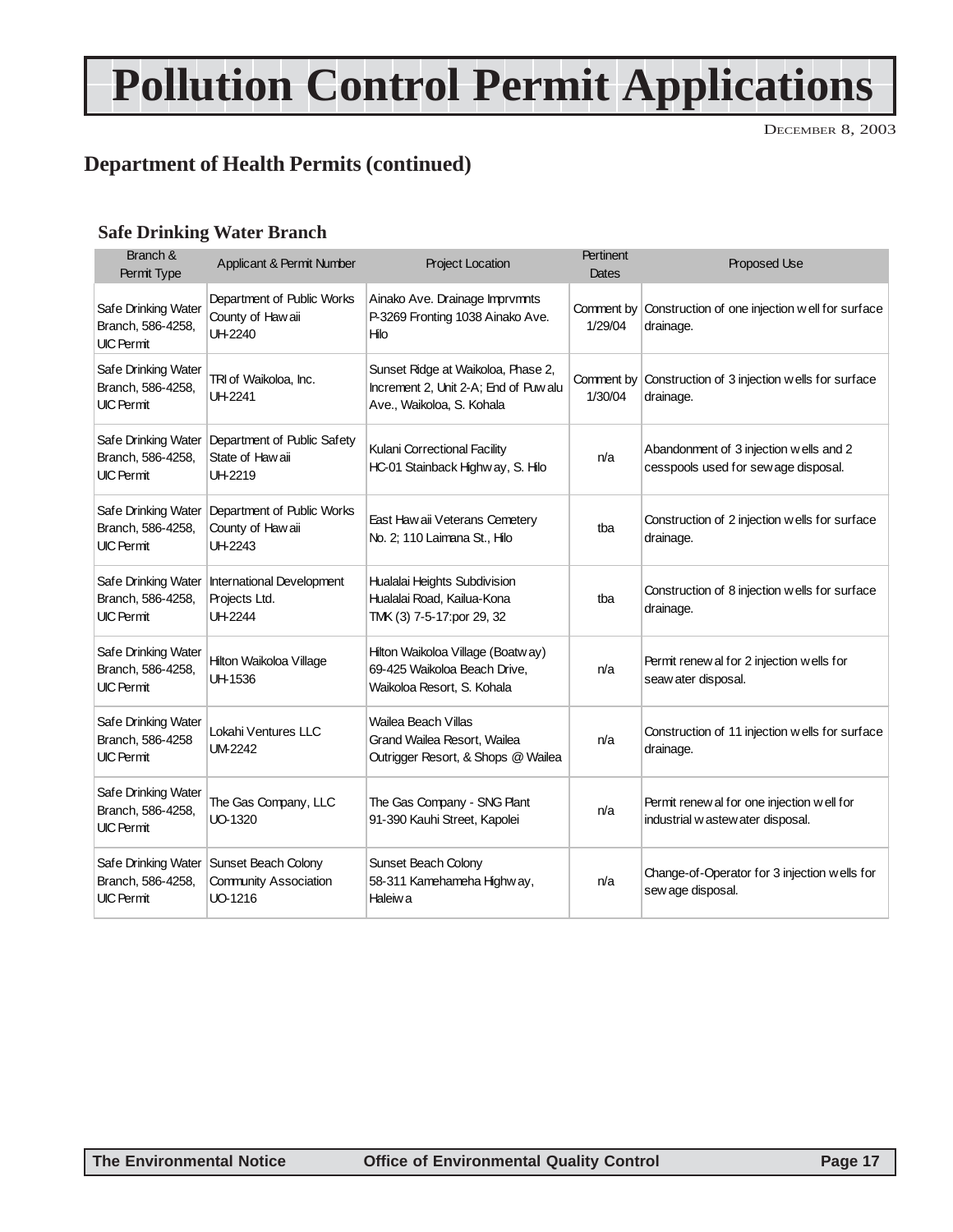# <span id="page-17-0"></span>**Voluntary Response Notices**

DECEMBER 8, 2003

#### **Notice of Voluntary Cleanup of Contaminated Sites - Kahuku Sugar Mill**

The Hawaii Department of Health has received an application from Tetra Tech, Inc. to participate in the Voluntary Response Program. The purpose of the program is to encourage property owners, lenders, developers, or prospective purchasers of property to voluntarily clean up contaminated properties.

The property to be investigated and cleaned up in this project is the site of the former *Kahuku Sugar Mill*, located in Kahuku, on the island of Oahu. The 14.5 acre commercial/industrial site is located at 56-565 Kamehameha Highway. Part of the property is currently leased for a variety of retail operations including a gas station, post office, bank, medical center,

and a restaurant. The suspected contamination to be addressed in this voluntary action includes petroleum compounds in the subsurface associated with past mill operations, and arsenic in surface soil of some unpaved portions of the property.

The Department of Health welcomes comments or questions from the public regarding this project. For additional information or to review the application, please contact John Peard in Honolulu at (808) 586-4249.

# **Coastal Zone News**

#### **Federal Consistency Reviews**

The Hawai'i Coastal Zone Management (CZM) Program has received the following federal actions to review for consistency with the CZM objectives and policies in Chapter 205A, Hawai'i Revised Statutes. This public notice is being provided in accordance with section 306(d)(14) of the National Coastal Zone Management Act of 1972, as amended. For general information about CZM federal consistency please call John Nakagawa with the Hawai'i CZM Program at 587-2878. For neighboring islands use the following toll free numbers: Lana'i & Moloka'i: 468-4644 extension 72878, Kaua'i: 274-3141 extension 72878, Maui: 984-2400 extension 72878 or Hawai'i: 974-4000 extension 72878. For specific information or questions about an action listed below please contact the CZM staff person identified for each action. Federally mandated deadlines require that comments be received by the date specified for each CZM consistency review and can be mailed to: Office of Planning, Department of Business, Economic Development and Tourism, P.O. Box 2359, Honolulu, Hawai'i 96804. Or, fax comments to the Hawai'i CZM Program at 587-2899.

### 3 **Wetland Fill and Wetland Enhancement, Kihei, Maui**

| Applicant:                                   | Hale Olu-Olu, LLC                             |  |
|----------------------------------------------|-----------------------------------------------|--|
| Agent:                                       | Design Vision Architects                      |  |
|                                              | Contact: Joseph Echeverri, (808) 879-0020     |  |
|                                              | Federal Action: Department of the Army Permit |  |
| Federal Agency: U.S. Army Corps of Engineers |                                               |  |
|                                              | Contact: Bill Lennan, 438-6986                |  |
| <b>Location:</b>                             | 1215 Uluniu Road, Kihei, Maui                 |  |
| TMK:                                         | $(2)3 - 9 - 8$ : 18                           |  |
| <b>CZM</b> Contact:                          | John Nakagawa, 587-2878                       |  |
| <b>Proposed Action:</b>                      |                                               |  |

Fill a total of 2,225 square feet of pocket wetlands on the parcel with 165 cubic yards of material to develop a condominium project. The wetland fill is proposed to be mitigated by enhancing 13,750 square feet of existing and new wetlands on the project site.

**Comments Due**: December 22, 2003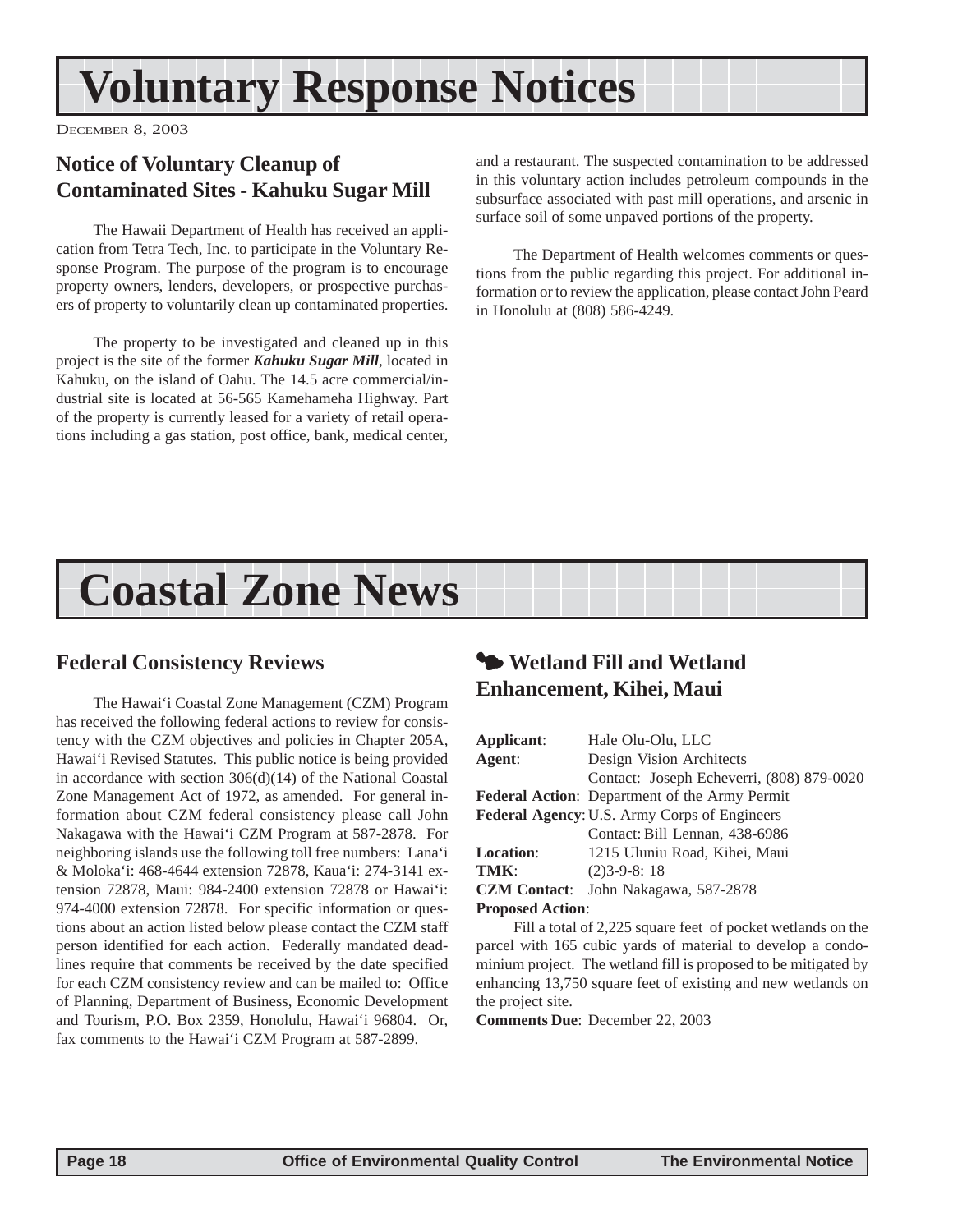# **Coastal Zone News**

#### **Special Management Area (SMA) Minor Permits**

Pursuant to Hawai'i Revised Statute (HRS) 205A-30, the following is a list of SMA Minor permits that have been approved or are pending by the respective county/state agency. For more information about any of the listed permits, please contact the appropriate county/state Planning Department. City & County of Honolulu (523-4131); Hawai'i County (961-8288); Kaua'i County (241-6677); Maui County (270-7735); Kaka'ako Special Design District (587-2878).

| <b>Location (TMK)</b>                      | <b>Description (File No.)</b>                                                 | Applicant/Agent                          |  |
|--------------------------------------------|-------------------------------------------------------------------------------|------------------------------------------|--|
| Honolulu: Waialae (3-5-23-4)               | Waialae Beach Park walkways & landscape improvements<br>$(2003/SMA-87)$       | C&C of Honolulu, DDC                     |  |
| Honolulu: Waianae (8-9-6-1)                | Nanakuli beach park lighting improvements (2003/SMA-<br>86)                   | C&C of Honolulu, DDC                     |  |
| Honolulu: Waialee (5-8-1-3)                | New farm building (2003/SMA-84)                                               | George J. Ramos, Jr.                     |  |
| Honolulu: Waikiki                          | Bus Rapid Transit stops in Waikiki (2003/SMA-76)                              | C&C of Honolulu, DTS                     |  |
| Kauai: Hanalei (5-8-10-14)                 | Concrete & lava rock pillars (SMA(M)-2004-07)                                 | Sandalwood Trust/Bea Wellborn            |  |
| Kauai: Kekaha (1-8-4-22)                   | Conversion of SFR to Duplex (SMA(M)-2004-08)                                  | Joseph Brescia/Ted Burkhart              |  |
| Kauai: Poipu (2-8-20-69)                   | In ground pool $(SMA(M)-2004-09)$                                             | Larry Doyle/Steve NL Absher              |  |
| Maui: Kihei (3-8-13-14)                    | Sugar beach pool renovation (SM2-20030178)                                    | Riecke Sunnland Kono Architects,<br>Ltd. |  |
| Maui: Lahaina (4-3-3-20)                   | Mitchell residence additions (SM2 20030180)                                   | Pitzuer Build Construction LLC           |  |
| Maui: Spreckelsville (3-8-2-72)            | Sand dune restoration (SM2 20030183)                                          | Willams, Brent                           |  |
| Maui: Kahului (3-8-7-33)                   | MECO base yard bldg (SM2 20030184)                                            | Maui Electric Company, LTD.              |  |
| Maui: Paia (3-8-2-34)                      | McBarnet stock pile (SM2 20030185)                                            | McBarnet, Terry                          |  |
| Maui: Kihei (3-9-21-17)                    | Galinato cottage & carport (SM2 20030186)                                     | Galinato, Eugenia                        |  |
| Maui: Kihei (2-2-24-28)                    | Christmas tents for trees (SM2 20030187)                                      | Garraway, Brian                          |  |
| Maui: Wailuku (3-8-7-1)                    | Subdivision for Boys/girls clubhouse (SM2 20030188)                           | Maui County Dept of Parks & Rec          |  |
| Maui: Haiku (2-8-4-46)                     | Electric gate/rock wall (SM2 20030189)                                        | Naish, Kathryn                           |  |
| Maui: Kihei (3-9-18-17)                    | Avis interior renovations (SMX 20030701) Pending.                             | Avis Rent a Car System, Inc.             |  |
| Maui: Hana (1-4-5-41)                      | Smith residence addition (SMX 20030706) Pending.                              | Smith, Bradford C.                       |  |
| Maui: Lahaina (4-2-1-30)                   | Ehrlich condo alterations (SMX 20030707) Pending.                             | David Ferrebee Construction              |  |
| Maui: Kihei (2-1-12-7)                     | 2 <sup>nd</sup> floor addition (SMX 20030708) Pending.                        | Buehner, Paul W.                         |  |
| Maui: Wailea (2-1-26-72)                   | Dwelling retaining wall & pool (SMX 20030709) pending.                        | Moe, David James                         |  |
| Maui: Kihei (3-9-43-36)                    | 2 <sup>nd</sup> floor addition (SMX 20030710) Pending.                        | Wagner, Nick                             |  |
| Maui: Lahaina (4-6-6-56)                   | Enclosed garage (SMX 20030712) Pending.                                       | Ross, Raymond                            |  |
| Maui: Kihei (3-9-11-17)                    | Kihana Nursery storage bldg (SMX 20030714) Pending.                           | Wagner Nick                              |  |
| Maui: Wailea (2-1-8-74 & 75)               | Tori Richard shops renovation (SMX 20030715) Pending.                         | DKKY Architecture Studio                 |  |
| Maui: Kihei (3-9-48-136)                   | Dwelling addition (SMX 20030716) Pending.                                     | Cabalo, Guillermo & Lucia                |  |
| Maui: Lahaina (4-3-3-39)                   | Dwelling addition & ohana (SMX 20030717) Pending.                             | Fraser, Ian                              |  |
| Maui: Lahaina (4-3-15-29)                  | Various additions (SMX 20030719) Pending                                      | Archer, Donald J & Soledad               |  |
| Maui: Wailuku (3-1-1-43)                   | Farm dwelling (SMX 20030720) Pending.                                         | Perreira Jr., William J.                 |  |
| Maui: Kihei (2-1-24-73)                    | Harrison dwelling (SMX 20030721) Pending.                                     | Harrison, Thomas                         |  |
| Maui: Lahaina (4-3-17-61)                  | Kekumu residence (SMX 20030722) Pending.                                      | Kekumu, Horace & Julie                   |  |
| Maui: Kihei (3-9-2-2, 27 & 3-<br>$9-19-4)$ | Ke Alii Villas irrigation & percolation wells (SMX<br>20030723 & 24) Pending. | Ke Alii Villas LLC                       |  |
| Maui: Kihei (3-9-53-32)                    | Pool & spa (SMX 20030725) Pending.                                            | Archuleta, Jason                         |  |
| Maui: Haiku (2-8-5-57)                     | Milligan art studio (SMX 20030727) Pending.                                   | Milligan, Joseph                         |  |
| Maui: Kihei (3-9-4-129)                    | Schaulin Ohana (SMX 20030728) Pending.                                        | Cooper, Martin V.                        |  |
| Maui: Kihei (3-9-40-50)                    | Hanks pool & spa (SMX 20030731) Pending.                                      | Pool Pro, Inc.                           |  |

**The Environmental Notice Office of Environmental Quality Control Page 19**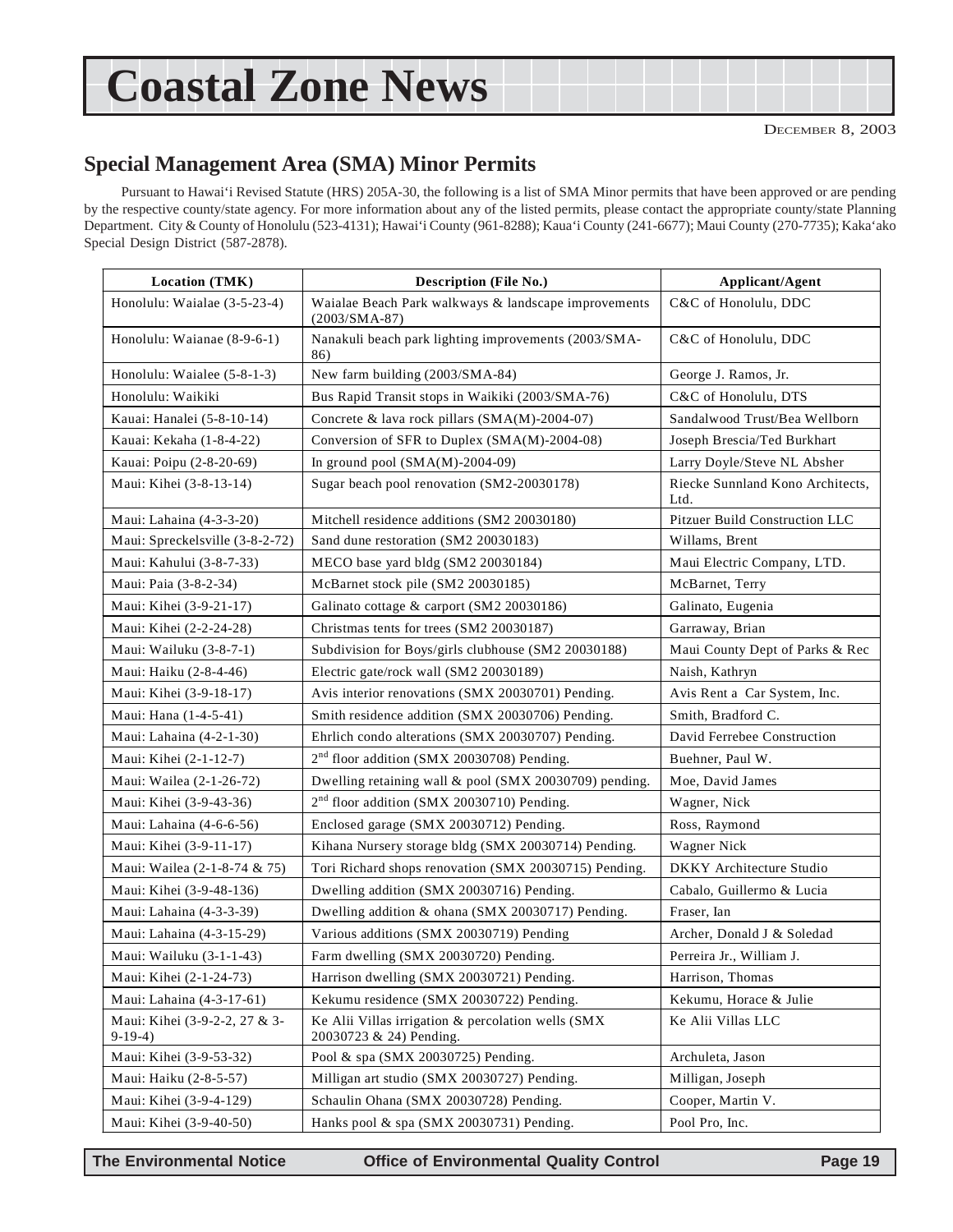# <span id="page-19-0"></span>**Federal Notices**

DECEMBER 8, 2003

#### **Nomination to National Register of Historic Places**

The National Park Service of the Department of the Interior announced that the Hawai'i State Historic Preservation Officer has nominated to the National Register of Historic Places (No. 03001311) the Thomas Guard House situated at 240 Ka'iulani Street, Hilo. Hawai'i County. W\ritten comments concerning the significance of these properties under the National Register criteria for evaluation may be forwarded by United States Postal Service, to the National Register of Historic Places, National Park Service, 1849 C St., NW., 2280, Washington, D.C, 20240; by all other carriers, National Register of Historic Places, National Park Service, 1201 Eye St., NW., 8th floor, Washington, DC 20005; or by fax, 202-371-6447. Written or faxed comments should be submitted by December 17, 2003 (see, 68 F.R. 67470, December 2, 2003).

#### **Supplemental Notice of Intent to Prepare an EIS for Pelagic Fisheries of the Western Pacific**

In a Notice of Intent (NOI) to Prepare an environmental impact statement (EIS) published on October 17, 2003, the Western Pacific Fishery Management Council (Council) and National Marine Fisheries Service (NMFS) announced their intent to prepare a supplemental environmental impact statement (SEIS) in accordance with the National Environmental Policy Act of 1969 (NEPA) on the Federal management of pelagic fishery resources in the Western Pacific Region. The Council and NMFS supplement that NOI and now announce their intent to phase, upon completion of the public scoping period identified in the October 17, 2003 NOI, the SEIS and associated NEPA processes into two separate SEISs and two separate NEPA processes. The Council and NMFS also announce their intent to apply alternative procedures approved by the CEQ that will allow for expedited completion of one of the SEISs, specifically, on proposed management measures for the Hawai'i-based longline fishery and it's potential impact on protected sea turtle populations. The remaining management issues identified in the public scoping process will be addressed in a separate SEIS made available for comment and review under normally applicable NEPA procedures. Notwithstanding these new intents, the public scoping process and schedule identified in the October 17, 2003, NOI, including the times and locations of public scoping meetings, remain in effect and apply to both NEPA processes identified above. Written comments on the issues, priorities, range of alternatives, and impacts that should be discussed in either of the two SEISs must be received by December 15, 2003. Send written comments to Kitty Simonds, Executive Director, WPFMC, 1164 Bishop St. Suite 1400, Honolulu, HI 96813 or to Samuel Pooley, Acting Regional Administrator, NMFS, Pacific Islands Regional Office, 1601 Kapiolani Blvd., Suite 1110, Honolulu HI 96814. Comments may also be sent via facsimile (fax) to the Council at (808) 522-8228 or to the Pacific Islands Regional Office at (808) 973-2941. Comments must be received by December 15, 2003 (see, 68 F.R. 67640, December 3, 2003).

#### **Endangered Species Recovery Permit Applications**

The following Hawai'i applicants have applied for a scientific research permit to conduct certain activities with endangered species . The U.S. Fish and Wildlife Service (FWS) solicits review and comment from local, State, and Federal agencies, and the public on the following permit requests. Comments on these permit applications must be received on or before January 2, 2004 to receive FWS consideration. Written data or comments should be submitted to the U.S. Fish and Wildlife Service, Chief, Endangered Species, Ecological Services, 911 NE 11th Avenue, Portland, Oregon 97232-4181 (fax: 503- 231-6243). Please refer to the respective permit number for each application when submitting comments (see, 68 F.R. 67465, December 2, 2003).

#### *Permit No. TE-033365*

Applicant: National Wildlife Health Center, Honolulu, Hawai'i The permittee requests an amendment to take (capture, handle, mark, measure, collect biological samples, release, and recapture) the Nihoa millerbird (*Acrocephalus familiaris kingi*), nightingale reed warbler (*Acrocephalus luscinia*), Mariana gray swiftlet (*Aerodramust vanikorensis bartschi*), Laysan duck (*Anas laysanensis*), Hawaiian duck or koloa (*Anas wyvilliana*), Hawaiian hawk or 'io (*Buteo solitarius*), Hawaiian crow or 'alala (*Corvus hawaiiensis*), Mariana crow (*Corvus kubaryi*), Hawaiian coot or 'alae ke'oke'o (*Fulica americana alai*), Mariana moorhen (*Gallinula chloropus guami*), Hawaiian moorhen or 'alae'ula (*Gallinula chloropus sandvicensis*), Micronesian kingfisher (*Halcyon cinnamomina cinnamomina*), Maui nukupu'u (*Hemignathus lucidus affinus*), Kauai nukupu'u (*Hemignathus lucidus hanapepe*), 'akiapola'au (*Hemignathus munroi*), Kaua'i 'akialoa (*Hemignathus procerus*), Hawaiian stilt or ae'o (*Himantopus mexicanus knudseni*), palila (*Loxioides bailleui*), Hawaii 'akepa (*Loxops coccineus coccineus*), Maui 'akepa (*Loxops coccineus ochraceus*), Micronesian megapode (*Megapodius laperouse*), po'ouli (*Melamprosops phaeosoma*), Kaua'i 'o'o (*Moho braccatus*), Tinian monarch (*Monarcha takatsukasae*), Moloka'i solitare or oloma'o (*Myadestes lanaiensis rutha*), large Kaua'i solitare or kama'o (*Myadestes myadesinus*), small Kaua'i solitare or puaiohi (*Myadestes palmeri*), Hawaiian goose or nene (*Nesochen sandvicensis*), Hawai'i creeper (*Oreomystis mana*), crested honeycreeper or 'akohekohe (*Palmeria dolei*), Moloka'i creeper or kakawahie (*Paroreomyza flammea*), O'ahu creeper or 'alauahia (*Paroreomyza maculata*), Maui parrotbill (*Pseudonestor xanthophrys*), 'o'u (*Psittirostra psittacea*), Hawaiian petrel or 'ua'u (*Pterodroma phaeopygia sandwichensis*), Newell's shearwater (*Puffinus auricularis*), Guam rail (*Rallus owstoni*), Laysan finch (*Telespiza cantans*), Nihoa finch (*Telespiza ultima*), bridled white-eye (*Zosterops conspicillatus conspicillatus*), Hawaiian hoary bat or ope'ape'a (*Lasiurus cinereus semotus*), Mariana fruit bat (*Pteropus mariannus mariannus*), and the Green sea turtle (*Chelonia mydas*) for evaluation of injury and/or disease, to determine epidemiologic trends, and to assist other permitted biologists in broader ecological studies in the Hawaiian Islands; Midway, Johnston,0 Wake, Palmyra, and Kingman Reef Atolls; Howland, Baker, and Jarvis Islands; Guam; American Samoa; the Commonwealth of the Northern Mariana Islands; and the Republic of Palau for the purpose of enhancing their survival. All of these activities for these species were previously authorized under subpermit BRDVET-3.